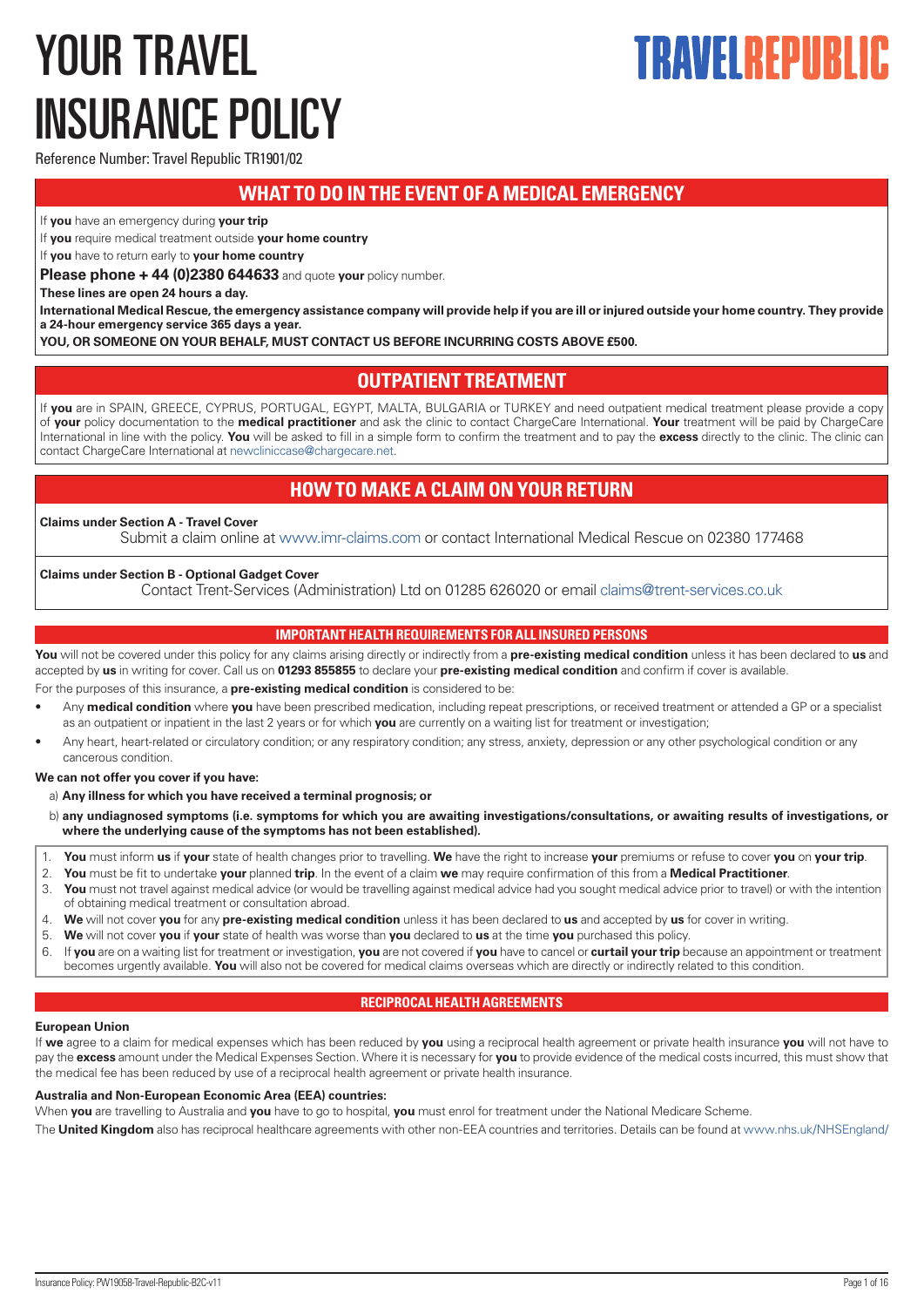| <b>CONTENTS</b>                                                                                                                                                                                                                      |            |                                               |      |  |
|--------------------------------------------------------------------------------------------------------------------------------------------------------------------------------------------------------------------------------------|------------|-----------------------------------------------|------|--|
| <b>Section</b>                                                                                                                                                                                                                       | Page       | <b>Section</b>                                | Page |  |
| What to do in the Event of a Medical Emergency                                                                                                                                                                                       |            |                                               |      |  |
| Outpatient Treatment                                                                                                                                                                                                                 |            | Personal Possessions And Baggage              |      |  |
| How to Make a Claim On Your return                                                                                                                                                                                                   |            | Personal Money                                |      |  |
| Important Health Requirements For All Insured Persons                                                                                                                                                                                |            | Loss Of Passport                              |      |  |
| Reciprocal Health Agreements                                                                                                                                                                                                         |            | Travel Delay                                  |      |  |
|                                                                                                                                                                                                                                      |            |                                               |      |  |
| Travel Republic. <u>And a series of the series of the series of the series of the series of the series of the series of the series of the series of the series of the series of the series of the series of the series of the se</u> |            | Personal Accident                             |      |  |
| The Insurers                                                                                                                                                                                                                         |            |                                               |      |  |
| Important Information                                                                                                                                                                                                                |            | Legal Expenses                                |      |  |
| Eligibility Criteria.                                                                                                                                                                                                                |            |                                               |      |  |
| Non-Travelling Relatives                                                                                                                                                                                                             |            | Eurolaw Legal Advice                          |      |  |
| Trip Duration Limits.                                                                                                                                                                                                                |            |                                               | 10   |  |
| Geographical Locations                                                                                                                                                                                                               |            | Optional Additional Cover To Section A        |      |  |
| Pregnancy & Childbirth                                                                                                                                                                                                               |            | Optional Excess Waiver                        |      |  |
| Cover                                                                                                                                                                                                                                |            | Optional Maximum Trip Duration Increase       |      |  |
| Your Premium                                                                                                                                                                                                                         |            | Optional Winter Sports Cover                  |      |  |
| Your Duty Of Disclosure                                                                                                                                                                                                              |            | Winter Sports Cancellation Or Curtailment     |      |  |
| Annual Multi-Trip Renewal                                                                                                                                                                                                            |            | Skis, Ski Equipment & Ski Pass                |      |  |
| Fraud.                                                                                                                                                                                                                               |            | Piste Closure                                 |      |  |
| Complaints.                                                                                                                                                                                                                          |            | Avalanche Or Landslide                        |      |  |
| Financial Services Compensation Scheme                                                                                                                                                                                               |            | Ski Hire                                      |      |  |
| Privacy Notice.                                                                                                                                                                                                                      | 5          |                                               | 12   |  |
| Meaning Of Words                                                                                                                                                                                                                     |            | General Conditions Applicable To All Sections | .13  |  |
| Your Cover                                                                                                                                                                                                                           |            | General Exclusions Applicable To All Sections |      |  |
| Section A - Travel Cover                                                                                                                                                                                                             | $\sqrt{6}$ |                                               | 14   |  |
| <b>Cancellation And Curtailment</b>                                                                                                                                                                                                  |            | How to make a claim                           |      |  |

# **SUMMARY OF COVER**

|                                                    | <b>Essential Cover</b>                                              |                                          | <b>Super Cover</b>                                                  |                                          | <b>Super Plus Cover</b>                                             |                                          |
|----------------------------------------------------|---------------------------------------------------------------------|------------------------------------------|---------------------------------------------------------------------|------------------------------------------|---------------------------------------------------------------------|------------------------------------------|
| <b>Cover</b><br>Per person unless otherwise shown. | Limits up to                                                        | <b>Excess</b><br>per person<br>per claim | Limits up to                                                        | <b>Excess</b><br>per person<br>per claim | Limits up to                                                        | <b>Excess</b><br>per person<br>per claim |
| <b>Cancellation and Curtailment</b>                | £1.000                                                              | £130                                     | £2.000                                                              | £110                                     | £5.000                                                              | £100                                     |
| Emergency Medical and Repatriation Expenses*       | £3.000.000                                                          | £130                                     | £5,000,000                                                          | £110                                     | £10,000,000                                                         | £100                                     |
| <b>Emergency Dental Treatment</b>                  | £250                                                                | £130                                     | £250                                                                | £110                                     | £500                                                                | £100                                     |
| <b>Hospital Benefit</b>                            | £25 per complete 24 hours of<br>impatient treatment<br>(up to £500) | Nil                                      | £25 per complete 24 hours of<br>impatient treatment<br>(up to £500) | Nil                                      | £25 per complete 24 hours of<br>impatient treatment<br>(up to £500) | Nil                                      |
| Personal Possessions and Baggage                   | £750                                                                |                                          | £1,000                                                              |                                          | £2,000                                                              |                                          |
| • Single Item Limit                                | £100                                                                | £130                                     | £150                                                                | £110                                     | £300                                                                | £100                                     |
| • Valuables Limit                                  | £100                                                                |                                          | £150                                                                |                                          | £300                                                                |                                          |
| • Delayed Baggage                                  | £50 for each full 12 hour delay<br>(Max £100)                       | Nil                                      | £75 for each full 12 hour delay<br>(Max£100)                        | Nil                                      | £75 for each full 12 hour delay<br>(Max £100)                       | Nil                                      |
| • Cash Limit                                       | £100                                                                | £130                                     | £100                                                                | £110                                     | £200                                                                | £100                                     |
| Loss of Passport                                   | £150                                                                | £130                                     | £150                                                                | £110                                     | £250                                                                | £100                                     |
| <b>Travel Delay - Benefit</b>                      | £10 for each full 12 hour delay<br>(Max £100)                       | Nil                                      | £20 for each full 12 hour delay<br>(MaxE200)                        | Nil                                      | £20 for each full 12 hour delay<br>(Max £200)                       | Nil                                      |
| • Abandonment                                      | £1.000                                                              | £130                                     | £2,000                                                              | £110                                     | £5.000                                                              | £100                                     |
| <b>Missed Departure</b>                            | £500                                                                | £130                                     | £750                                                                | £110                                     | £1.000                                                              | £100                                     |
| Personal Accident • Permanent Total Disablement    | £10,000                                                             | Nil                                      | £10,000                                                             | Nil                                      | £25.000                                                             | Nil                                      |
| • Loss of Limb(s) / Eye(s)                         | £10,000                                                             | Nil                                      | £10,000                                                             | Nil                                      | £25,000                                                             | Nil                                      |
| $\bullet$ Death                                    | £10,000                                                             | Nil                                      | £10,000                                                             | Nil                                      | £25.000                                                             | Nil                                      |
| <b>Personal Liability</b>                          | £1,000,000 per policy                                               | £200                                     | £2,000,000 per policy                                               | £200                                     | £2,000,000 per policy                                               | £200                                     |
| Legal Expenses                                     | £25,000 per policy                                                  | £130                                     | £25,000 per policy                                                  | £110                                     | £25,000 per policy                                                  | £100                                     |
| <b>Optional Winter Sports Cover</b>                |                                                                     |                                          |                                                                     |                                          |                                                                     |                                          |
| Loss or damage to ski equipment (owned)            | £500                                                                | £130                                     | £500                                                                | £110                                     | £1,000                                                              | £100                                     |
| • Single Item Limit                                | £250                                                                | <b>NA</b>                                | £250                                                                | <b>NA</b>                                | £500                                                                | <b>NA</b>                                |
| Loss or damage to ski equipment (hired)            | £250                                                                | £130                                     | £250                                                                | £110                                     | £300                                                                | £100                                     |
| Ski Hire                                           | £20 per complete 24 hours<br>(Max £200)                             | Nil                                      | £20 per complete 24 hours<br>(Max £200)                             | Nil                                      | £20 per complete 24 hours<br>(Max £500)                             | Nil                                      |
| Ski Pack                                           | £75 per complete 24 hours<br>(Max £300)                             | Nil                                      | £75 per complete 24 hours<br>(Max £300)                             | Nil                                      | £75 per complete 24 hours<br>(Max £450)                             | Nil                                      |
| <b>Piste Closure</b>                               | £20 per complete 24 hours<br>(Max £200)                             | Nil                                      | £20 per complete 24 hours<br>(MaxE200)                              | Nil                                      | £20 per complete 24 hours<br>(Max £400)                             | Nil                                      |
| Delay due to avalanche or landslide                | £25 per complete 24 hours<br>(Max £250)                             | Nil                                      | £25 per complete 24 hours<br>(MaxE250)                              | Nil                                      | £25 per complete 24 hours<br>(MaxE250)                              | Nil                                      |

**\* Emergency Medical and Repatriation Expenses** - For travel to the United States of America **we** will only pay for necessary emergency medical treatment, surgical, hospital, ambulance and nursing fees and charges. This means costs that are incurred for approved, eligible medical services or supplies up to 150% of the published medical rates for the same or similar treatment as payable by US Medicare.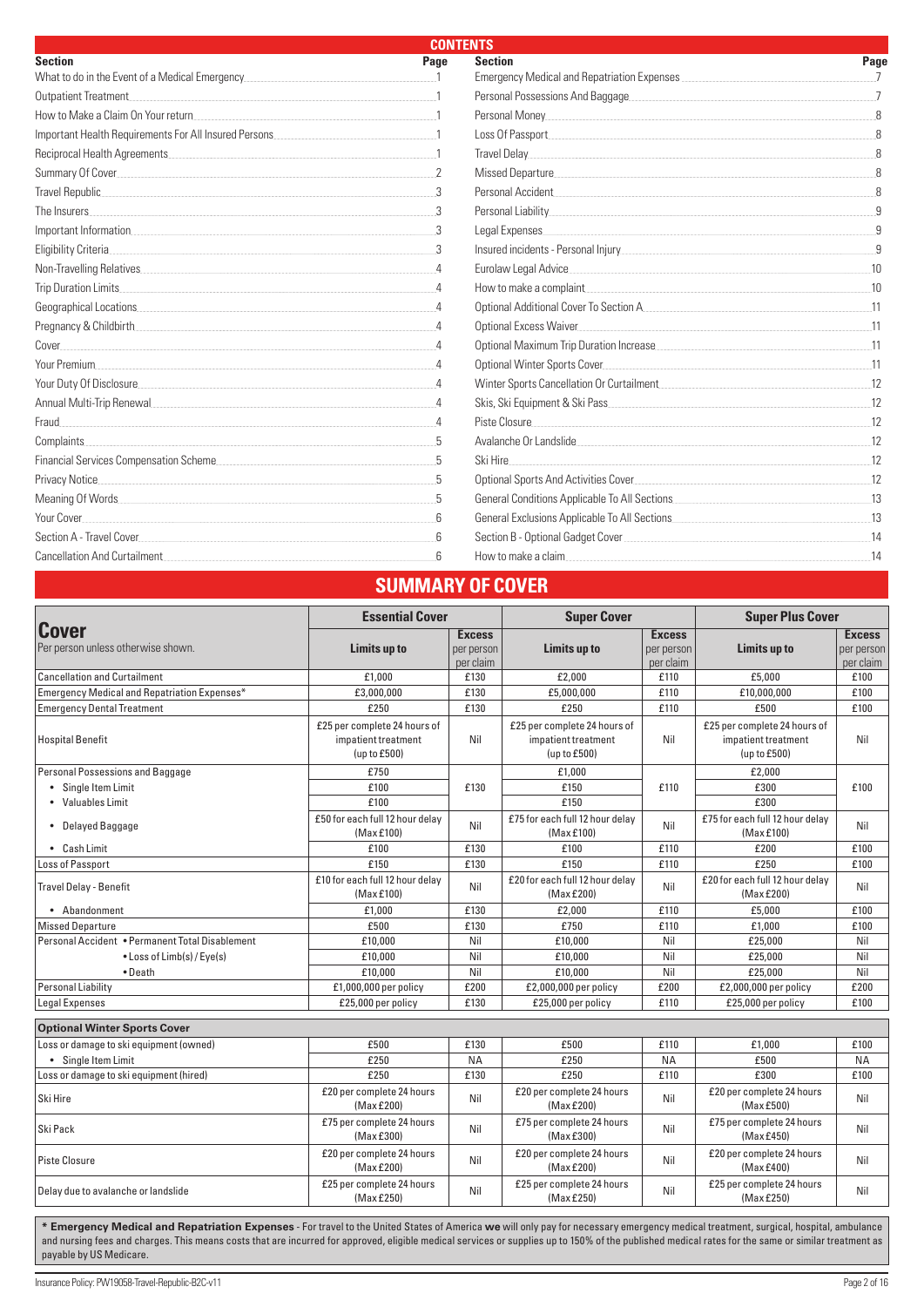## <span id="page-2-0"></span>**SECTION B - OPTIONAL GADGET COVER SUMMARY Level of Cover Number of Gadgets Covered Total Replacement/Repair Value**  For all Gadgets<br>  $f(t) = 1,000$ <br> **Excess**<br>  $f(t) = 1,000$ <br> **Excess LEVEL ONE** 3 Gadgets **2008 1000 1500 1500 1500** Single Article Limit **Example Article Limit**  $f(1,000)$  **Example Article Limit E50** Unauthorised calls, texts and data use  $\qquad \qquad$  £100  $\qquad \qquad$  £100  $\qquad \qquad$  £50  $\qquad \qquad$  £50  $\qquad \qquad$  £50  $\qquad \qquad$  £50  $\qquad \qquad$  £50  $\qquad \qquad$  £50  $\qquad \qquad$  £50  $\qquad \qquad$  £50  $\qquad \qquad$  £50  $\qquad \qquad$  £50  $\qquad \qquad$  £50  $\qquad \qquad$  £50 Single Article Limit for Laptop **E1,000** £1,000 £50 **LEVEL TWO** 5 Gadgets 5 Galuets **5 Gadgets 1999** Single Article Limit **Example 2 Example 2 Example 2 Example 2 Example 2 E50** Unauthorised calls, texts and data use **E100 E100 E100 E100 E100 E100 E100 E100 E100 E100 E100 E100 E100 E100 E100 E100 E100 E100 E100 E100 E100 E100 E100 E100 E100 E100** Single Article Limit for Laptop **EXECUTE:**  $\frac{2,000}{2}$  **EXECUTE:**  $\frac{2,000}{2}$  **EXECUTE:**  $\frac{250}{2}$ **LEVEL THREE** *TGadgets CO<sub>2</sub> ESQUEL THREE ESQUEL THREE <i>ESQUEL* **ESQUEL ESQUEL** Single Article Limit **Example Article Limit**  $f(0,00)$  **E50** Unauthorised calls, texts and data use **E100** £50 Single Article Limit for Laptop **EXALL 2000** £50

Limits stated are on a per claim basis and are not cumulative across the period of insurance, unless otherwise stated.

## **TRAVEL REPUBLIC**

This policy has been arranged by Travel Republic which is an appointed representative of Rock Insurance Services Limited (ROCK). Rock Insurance Services Limited is authorised and regulated by the Financial Conduct Authority (FCA). ROCK's FCA registration number is 300317.

You can check the regulatory status of ROCK by visiting <http://www.fca.org.uk/register> or by telephoning 0800 111 6768. ROCK is the administrator of this policy and has brought together a number of different insurers to provide the following benefits.

## **THE INSURERS**

The insurer details provided below can be checked on the Financial Services Register by visiting: [www.fca.org.uk](http://www.fca.org.uk) or contacting the Financial Conduct Authority on 0800 111 6768.

## **INSURER DETAILS FOR SECTION A - TRAVEL POLICY**

This insurance is underwritten by Ageas Insurance Limited in respect of all sections of cover, other than the Legal Expenses section which is underwritten by DAS Legal Expenses Insurance Company Limited.

Ageas Insurance Limited is authorised by the Prudential Regulation Authority and regulated by the Financial Conduct Authority and the Prudential Regulation Authority, Financial Services Register no 202039.

Registered Address: Ageas House, Hampshire Corporate Park, Templars Way, Eastleigh, Hampshire, SO53 3YA

Registered in England and Wales. Company Number 354568. [www.ageas.co.uk](http://www.ageas.co.uk)

DAS Legal Expenses Insurance Company Limited is authorised by the Prudential Regulation Authority and regulated by the Financial Conduct Authority (FRN202106) and the Prudential Regulation Authority.

Head and Registered Office: DAS House, Quay Side, Temple Back, Bristol, BS1 6NH.

Registered in England and Wales. Company Number 103274. [www.das.co.uk](http://www.das.co.uk).

DAS Law Limited is authorised and regulated by the Solicitors Regulation Authority (registered number 423113).

Head and Registered Office: North Quay, Temple Back, Bristol, BS1 6FL.

Registered in England and Wales. Company Number 5417859. [www.daslaw.co.uk](http://www.daslaw.co.uk).

## **INSURER DETAILS FOR SECTION B - GADGET COVER**

Benefits under this section of the policy are arranged by Rock Insurance Services Limited with UK General Insurance Ltd on behalf of Great Lakes Insurance SE. Great Lakes Insurance SE is a German insurance company with its headquarters at Königinstrasse 107, 80802 Munich. UK Branch office: Plantation Place, 30 Fenchurch Street, London, EC3M 3AJ.

UK General Insurance Limited is authorised and regulated by the Financial Conduct Authority.

Great Lakes Insurance SE, UK Branch, is authorised by Bundesanstalt für Finanzdienstleistungsaufsicht and subject to limited regulation by the Financial Conduct Authority and Prudential Regulation Authority. Details about the extent of their regulation by the Financial Conduct Authority and Prudential Regulation Authority are available on request.The administrator is Rock Insurance Services Limited. They will help **you** with any questions **you** may have and help **you** with any changes **you** need to make to **your** insurance. Please also contact them if any details in **your certificate of insurance** are incorrect and they will arrange for a corrected insurance certificate to be issued to **you**. **You** can contact them at: Griffin House, 135 High Street, Crawley, West Sussex, RH10 1DQ, 0800 091 2832, [admin@gadgetbuddy.com](mailto:admin@gadgetbuddy.com).

# **IMPORTANT INFORMATION**

## **ELIGIBILITY CRITERIA**

## • This policy is only available to residents of the **United Kingdom**.

- Insurance cannot be purchased once **your trip** has commenced and must be purchased whilst in the **United Kingdom**.
- A family policy is for the main **insured person**, his/her spouse, Civil Partner or Common Law Partner, and up to four of their dependent children under 18 years of age (in full-time education and residing with them) or the main **insured person**, his/her spouse, Civil Partner or Common Law Partner and their grandchildren under 18 years of age (in full time education). For annual multi-trip policies, each insured adult can travel independently. All members of the family must live at the same address.
- A couple policy is for 2 adults in a relationship, living at the same address.
- Cover is only provided for **trips** in the **United Kingdom** if **you** have a minimum of two nights' pre-booked and pre-paid accommodation.
- **Your trip** must start and end in the **United Kingdom** and **you** must have a return ticket.
- If **you** are a **United Kingdom** resident living in Northern Ireland and **your** travel itinerary requires **you** to use Republic of Ireland departure/

arrival points, **your** cover will be as if **you** were still travelling from Northern Ireland.

**You** should note that the policy will **NOT** cover **you** if:

- **You** reside outside the **United Kingdom**;
- **You** are over the age of 85 years old when **you** purchase a Single Trip policy;
- **You** are over the age of 79 when **you** purchase an Annual Multi-trip Policy;
- **You** require Winter Sports cover but are over the age of 60, or **you** have not paid the appropriate extra premium;
- **You** require cover for a Cruise holiday and have not paid the appropriate extra premium;
- **You** are not registered with a General Practitioner in **your home country**.

## **ADDITIONAL ELIGIBILITY CRITERIA APPLICABLE TO SECTION B - OPTIONAL GADGET COVER.**

- **You** reside in the **United Kingdom**;
- **Your** electronic equipment is less than 6 years old (except for laptops which must be less than 15 months old) at the commencement date of the policy.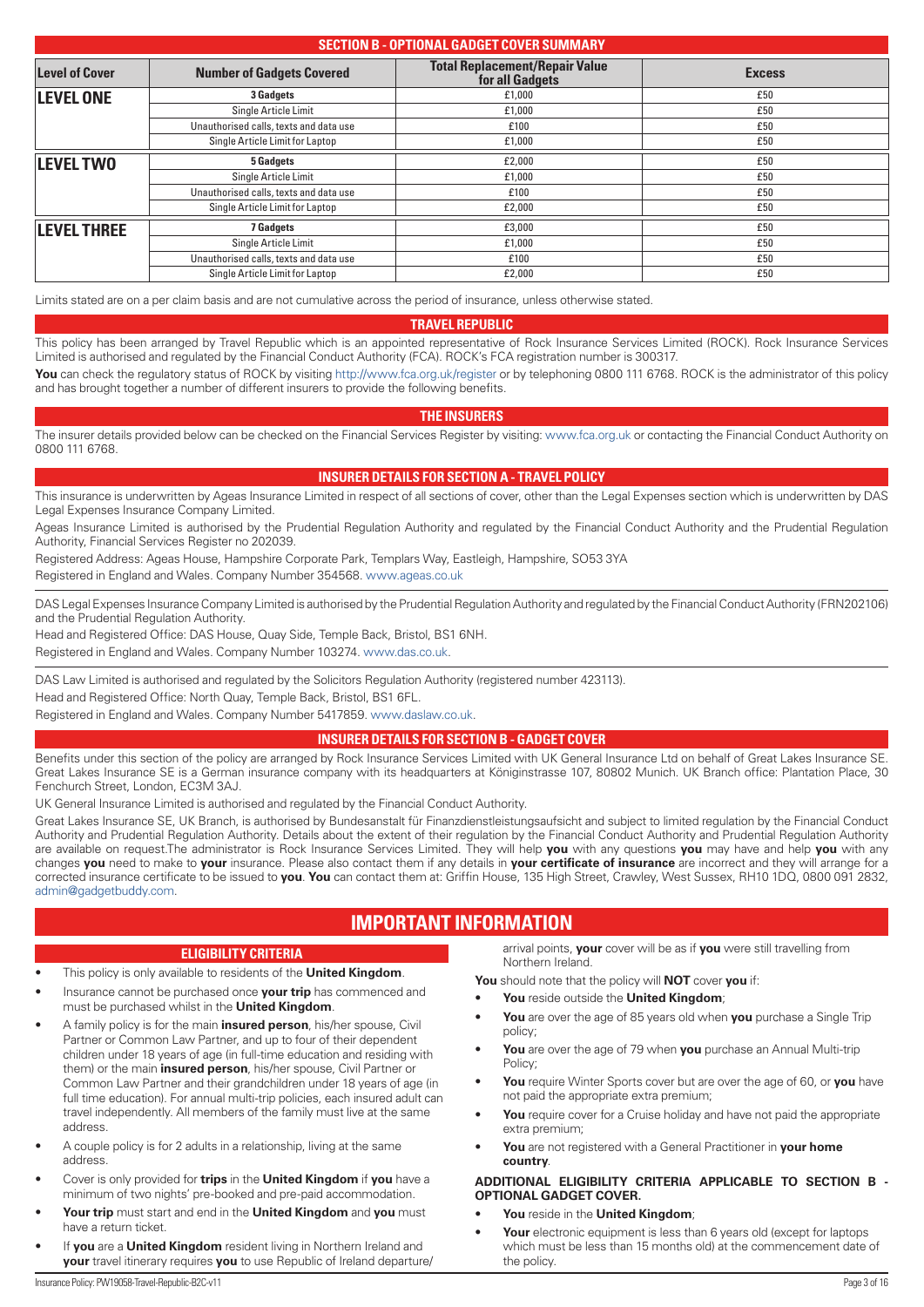## **NON-TRAVELLING RELATIVES**

<span id="page-3-0"></span>This policy will NOT cover any claims under Cancellation or **Curtailment** arising directly or indirectly from any **medical condition** known to **you** prior to the start of **your period of insurance**, and before booking **your trip** affecting any **close relative**, travelling companion, or person **you** are going to stay with on **your trip** if:

- a **terminal prognosis** had been received; or
- if they were on a waiting-list for, or had knowledge of the need for, surgery, inpatient treatment or investigation at any hospital; or if during the 90 days immediately prior to the start of the **period of insurance** they had:
	- required surgery, inpatient treatment or hospital consultations; or
	- required any form of treatment or prescribed medication.

## **TRIP DURATION LIMITS**

Single Trip Policies: 365 days, if **you** are aged between 66 and 85 years of age **trips** are limited to 31 days.

Annual Multi-trip Policies: Any number of **trips** in the policy year but limited to 31 days per **trip** unless the relevant **trip** extension has been purchased and is detailed on **your certificate of insurance**.

The insurance is only valid if **you** have insured the whole duration of each individual **trip**, as shown on **your** policy schedule. The start and finish dates of the **trip** must fall within the 12 month period shown on **your** Policy Schedule. For holidays booked during the 12 month period and that start after the end of the 12 month period, **we** will provide cancellation cover until the policy ends. If **you** have to stay on **your trip** longer because of events which **you** have no control over **we** will extend the **period of insurance** by up to 30 days, at no extra cost. If the transport **you** are on is hijacked, **we** will automatically provide worldwide cover. The **period of insurance** will continue for up to 12 months without extra charge.

Single Trip Policies can only be booked up to 365 days in advance of **your trip**. Annual Multi-Trip Policies cannot be booked more than 90 days before the start date shown on **your certificate of insurance**. Please note that cancellation cover will not commence until that date.

## **GEOGRAPHICAL LOCATIONS**

## **Home Country**

## The **United Kingdom**.

## **Europe**

Albania, Algeria, Andorra, Armenia, Austria, Azerbaijan, Azores, Balearics, Belarus, Belgium, Bosnia-Herzegovina, Bulgaria, Canary Islands, Corfu, Corsica, Crete, Croatia, Cyprus, Czech Republic, Denmark, Egypt, Eire (Republic of Ireland), Estonia, Faroe Islands, Finland, France, Georgia, Germany, Gibraltar, Greece, Guernsey, Holland (Netherlands), Hungary, Iceland, Isle of Man, Italy, Jersey, Kos (Greek Island), Kosovo, Latvia, Liechtenstein, Lithuania, Luxembourg, Macedonia, Madeira, Malta, Mediterranean Islands, Moldova, Monaco, Montenegro, Morocco, Northern Ireland, Norway, Poland, Portugal, Rhodes, Romania, Russia (West of the Ural Mountains), San Marino, Sardinia, Serbia, Slovakia, Slovenia, Spain, Sweden, Switzerland, Tunisia, Turkey, Ukraine, United Kingdom, Vatican City.

#### **Worldwide, excluding USA, Canada, Caribbean and Mexico**

Anywhere in the world except the United States of America, Canada, the Caribbean and Mexico.

## **Worldwide, including USA, Canada, Caribbean and Mexico**

Anywhere in the world.

#### **Please note:**

No cover is provided for **trips** where **you** have travelled to a specific country or to an area where, prior to **your trip** commencing, the Foreign and Commonwealth Office have advised against all (but essential) travel.

#### **PREGNANCY & CHILDBIRTH**

Cover under this policy is provided for unforeseen events. In particular, cover is provided under Section 1 for unforeseen **bodily injury** or illness. Pregnancy and childbirth are not considered to be either an illness or injury. Cover is ONLY provided under Sections 1 3, 4 and 5 of this policy for claims arising from **complications of pregnancy and childbirth**. Please make sure **you** read the definition of **complications of pregnancy and childbirth** given under the Meaning of Words.

#### **COVER**

This wording provides full details of all **your** cover.

The policy covers all persons named on the **certificate of insurance** for whom the premium has been paid.

This policy wording contains all possible levels of cover on offer. Sections of cover that apply to **your** policy will depend on **your** choice of cover, upgrade options and the premium **you** have paid and will be shown on **your certificate** 

## **of insurance**.

If **you** are in any doubt about any aspect of this policy wording please contact **us** using the telephone number on **your certificate of insurance** .

ROCK collects and holds insurance premiums as an agent of the insurer. **We** do not charge a fee for arranging **your** policy. However, administrative fees may be applicable if **you** wish to receive **your** documents by post or **you** require an amendment to **your** policy at a later date.

#### **YOUR DUTY OF DISCLOSURE**

When taking out this policy it is vital that **you** answer any questions honestly and accurately. **You** must not make any misrepresentation because inaccurate answers may result in a claim being declined.

## **ANNUAL MULTI-TRIP RENEWAL**

Rock Insurance Services Limited (ROCK) will include **your** annual multi-trip policy into their renewal programme.

To make sure **you** have continuous cover under **your** policy, ROCK will aim to automatically renew (autorenew) **your** policy when it runs out. Each year ROCK will write to **you** before the renewal date of **your** policy, and tell **you** about any changes to the premium or the policy terms and conditions. ROCK will then attempt to collect the renewal premiums from the credit card or debit card used for the purchase of **your** original policy.

There may be occasions where the policy fails to automatically renew. Some examples of this are as follows:

- **You** have insufficient funds in **your** bank account;
- **Your** credit or debit card details have changed:
- You are no longer eligible for the policy;
- The policy scheme has undergone significant changes.

If one of these situations occur then ROCK will write to tell **you** that they have been unable to automatically renew **your** policy and ask **you** to contact their Customer Services Team.

#### **IMPORTANT NOTES:**

**Your** renewed policy will only be valid when **you** have told ROCK about any changes to **your** policy details and **you** have rescreened any **pre-existing medical conditions**.

ROCK are entitled to assume that **your** details have not changed and **you** have the permission of the card holder unless **you** tell ROCK otherwise. ROCK will tell the relevant processing bank to charge the relevant premium to the debit card or credit card on or before the renewal date.

ROCK will not automatically renew any linked medical endorsement as **your pre-existing medical conditions** may change. **You** should contact ROCK to rescreen at renewal.

**You** should take the opportunity at renewal to review **your** needs. **You** may be able to get the insurance cover **you** want at a better price if **you** shop around. Please bear in mind that it's not just the insurance prices that vary. Even if another insurer is quoting a similar price, the levels of cover and policy benefits they offer may be different. It's important that **you** compare carefully and choose the policy that meets **your** needs.

**You** can tell ROCK about any changes to **your** policy details or opt out of automatic renewal at any time by phoning ROCK on the telephone number provided on **your** certificate of insurance.

**CANCELLATION OF YOUR POLICY**

**We** hope **you** are happy with the cover this policy provides. However, **you** have the right to cancel this policy, should it not meet **your** needs, within 14 days from either the date of purchase or receipt of **your certificate of insurance**, whichever is later, and provided that **you** have not already travelled.

**You** can cancel **your** policy by contacting ROCK on 01293 855802 or by email at [admin@rockinsurance.com](mailto:admin@rockinsurance.com).

If **you** do decide to cancel the policy during the 14 day cooling off period then **your** premium will be refunded in full, provided no claims have been made or no incidents have occurred that may give rise to a claim. Should **you** decide to cancel after the 14 day cooling off period no refund will be given.

**We** may cancel this policy at any time if **you** have not paid **your** premium or if there is evidence that **you** misled us or attempted to do so. By this **we** mean, if **you** are dishonest or use fraudulent means to benefit under this policy or if **you** give any false declaration or make a deliberate misstatement when applying for this cover or when making or supporting **your** claim.

**We** will contact **you** by email and tell **you** at your last known email address if **we** cancel **your** policy, or by letter if **we** do not hold an email address for **you**.

## **FRAUD**

Throughout **your** dealings with us **we** expect **you** to act honestly.

- If **you** or anyone acting for **you**:
- knowingly provides information to us as part of **your** application for **your** policy that is not true and complete to the best of **your** knowledge and belief,
- makes a fraudulent or exaggerated claim under **your** policy,
- makes a false statement in support of a claim,
- submits a false or forged document in support of a claim,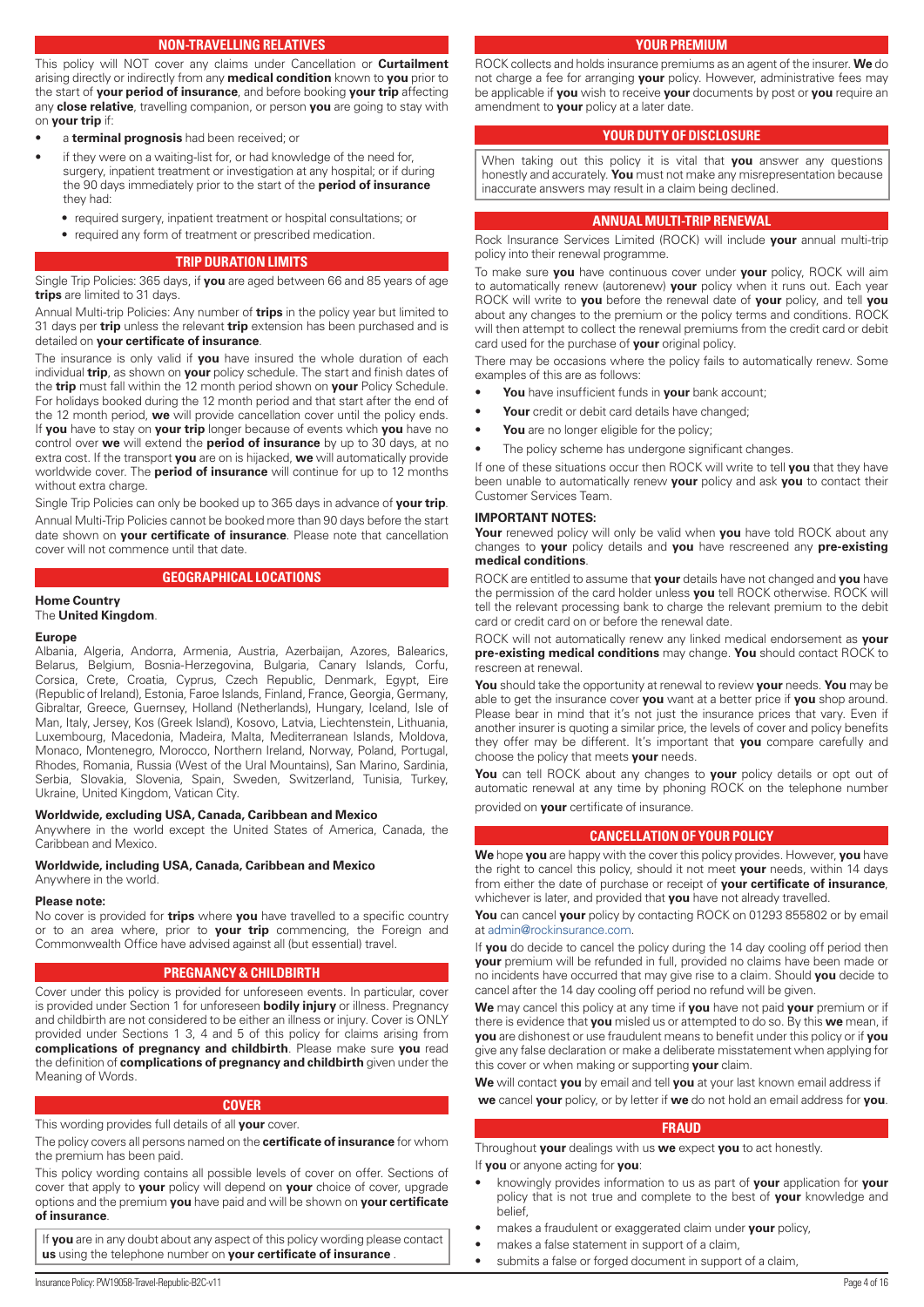<span id="page-4-0"></span>• makes a claim for any loss or damage caused by **your** wilful act or caused with **your** agreement, knowledge or collusion.

#### Then **we** will:

- prosecute fraudulent claimants,
- make the policy void from the date of the fraudulent act,
- not pay any fraudulent claims,
- be entitled to recover from **you** the amount of any fraudulent claim already paid under **your** policy since the start date,
- not return any premium paid by **you** for the policy,
- inform the police of the circumstances.
- pass **your** details onto fraud prevention agencies,
- place **your** details on to a register of claims through which insurers share claims related information.

## **COMPLAINTS**

**We** always aim to provide a first class service. However, if **you** have any cause for complaint, please address these in the first instance to:

> The Compliance Manager, ROCK Insurance Group, Griffin House, 135 High Street, Crawley, West Sussex RH10 1DQ

## Email: [admin@rockinsurance.com](mailto:admin@rockinsurance.com)

For complaints about how a claim has been handled **you** should contact:

International Medical Rescue, 15 East Links, Tollgate, Eastleigh, **Hampshire** SO53 3TG

#### Email: [complaints@im-rescue.com](mailto:complaints@im-rescue.com)

For complaints about how a Legal Expenses claim has been handled **you** should contact:

> Customer Relations Department, DAS Legal Expenses Insurance Company Limited, DAS House, Quay Side, Temple Back, Bristol BS1 6NH Email: [customerrelations@das.co.uk](mailto:customerrelations@das.co.uk)

Phone: 0344 893 9013

Further details of **our** internal complaint-handling procedures are available on request.

If **you** are unhappy with the service provided by an appointed representative the relevant complaint-handling procedure is available on request.

If the appropriate party cannot resolve **your** complaint, **you** may refer **your** complaint to the Financial Ombudsman Service. **You** can ask the Financial Ombudsman Service to review **your** complaint if for any reason **you** are dissatisfied with the final response, or if the appropriate party have not issued their final response within eight weeks from **you** first raising the complaint.

Please note that if **you** do not refer **your** complaint within 6 months, the Financial Ombudsman Service will not have **our** permission to consider **your** complaint and therefore will only be able to do so in very limited circumstances. For example, if it believes that the delay was a result of exceptional circumstances.

**You** can contact the Financial Ombudsman Service at:

Financial Ombudsman Service Exchange Tower, Harbour Exchange Square, London E14 9SR Phone: 0800 023 4567

Email: [complaint.info@financial-ombudsman.org.uk](mailto:complaint.info@financial-ombudsman.org.uk)

ROCK Insurance Group adheres to the Alternative Dispute Resolution Regulations 2015 EU Directive. **You** can access the Online Dispute Resolution Portal here: <https://webgate.ec.europa.eu/odr/main/?event=main.about.show>

## **FINANCIAL SERVICES COMPENSATION SCHEME**

**We** are covered by the Financial Services Compensation Scheme (FSCS). If **we** cannot meet our obligations **you** may be entitled to compensation under the scheme. **You** can get more information from the Financial Services Compensation Scheme at [www.fscs.org.uk](http://www.fscs.org.uk) or by calling **0800 678 1100** or **0207 741 4100**.

## **PRIVACY NOTICE**

For **our** full Privacy Policy please visit **our** website [www.ageas.co.uk/privacy](http://www.ageas.co.uk/privacy-policy) [-policy](http://www.ageas.co.uk/privacy-policy), or contact **our** Data Protection Officer at: Ageas House, Hampshire Corporate Park, Templars Way, Eastleigh, Hampshire SO53 3YA or email [thedpo@ageas.co.uk](mailto:thedpo@ageas.co.uk).

**We** are Ageas Insurance Limited and are part of the Ageas group of companies. The details provided here are a summary of how **we** collect, use, share, transfer and store **your** information.

**Your** insurance adviser will have their own uses for **your** personal data. Please ask **your** insurance adviser if **you** would like more information about how they use **your** personal information.

## **Collecting your information**

**We** collect a variety of personal information about **you** such as **your** name, address, contact details, date of birth, credit history, criminal offences, claims information, financial details such as bank account and card details and IP address (which is a unique number identifying **your** computer). Where relevant, **we** also collect special categories of personal information (which was previously known as sensitive personal information) such as details regarding **your** health.

**We** also collect information from a number of different sources for example: publicly available sources such as social media and networking sites; third party databases available to the insurance industry; firms, loss adjusters and/or suppliers appointed in the process of handling a claim.

#### **Using your information**

**We** collect **your** personal information and/or special categories of personal information because **we** need it to provide **you** with the appropriate insurance quotation, policy and price as well as manage **your** policy such as handling a claim or issuing documentation to **you**. **Our** assessment of **your** insurance application may involve an automated decision to determine whether **we** are able to provide **you** with a quotation and/or the price. If **you** object to this being done, then **we** will not be able to provide **you** with insurance.

**We** will also use **your** information where **we** feel there is a justifiable reason for doing so for example: to prevent and detect fraud and financial crime (which may include processes which profile **you**); collecting information regarding **your** past policies; carrying out research and analysis (including profiling); and recording and monitoring calls.

Please note if **you** have given us information about someone else, **you** would have confirmed that **you** have their permission to do so.

#### **Sharing your information**

**We** share **your** information with a number of different organisations which include, but are not limited to: other insurers; regulatory bodies; carefully selected third parties providing a service to us or on **our** behalf or where **we** provide services in partnership with them; fraud prevention and credit reference agencies and other companies, for example, when **we** are trialling their products and services which **we** think may improve **our** service to **you** or **our** business processes. Unless required to by law, **we** would never share **your** personal data without the appropriate care and necessary safeguards being in place.

## **Keeping your information**

**We** will only keep **your** information for as long as is necessary to provide **our** products and services to **you** and/or to fulfil **our** legal, regulatory, tax and accounting obligations. **We** also keep **your** information for several years after the expiry of **your** policy in order to respond to any queries or concerns that may be raised at a later date with respect to the policy or handling of a claim. Please refer to **our** full Privacy Policy for more information.

## **Use and storage of your information overseas**

**Your** information may be transferred to, stored and processed outside of the United Kingdom (UK). **We** or **our** service providers may use cloud based computer systems (ie network of remote servers hosted on the internet which process and store **your** information) to which foreign law enforcement agencies may have the power to access. However, **we** will not transfer **your** information outside the UK unless it is to a country which is considered to have sound data protection laws or **we** have taken all reasonable steps to ensure the third party has suitable standards in place to protect **your** information.

#### **Your rights**

**You** have a number of rights in relation to the information **we** hold about **you**, including: asking for access to and a copy of **your** personal information, objecting to the use of **your** personal information or to an automated decision including profiling, asking us to correct, delete or restrict the use of **your** personal information, withdrawing any previously provided permission for the use of **your** personal information and complaining to the Information Commissioner's Office at any time if **you** object to the way **we** use **your** personal information. Please refer to **our** full [Privacy Policy](https://www.ageas.co.uk/privacy-policies/customers-privacy-policy/) for more information.

Please note that there are times when **we** will not be able to delete **your** personal information. This may be as a result of fulfilling **our** legal and regulatory obligations or where there is a minimum, statutory, period of time for which **we** have to keep **your** information. If **we** are unable to fulfil a request, **we** will always let **you** know **our** reasons.

#### **MEANING OF WORDS**

The following words and expressions used in this policy shall mean the following wherever they appear in bold within this document:

Act of terrorism: an act including, but not limited to, the use of force or violence and/or the threat thereof, of any person or group(s) of persons, whether acting alone or on behalf of or in connection with any organisation(s) or government(s), committed for political, religious, ideological or ethnic purposes or reasons including the intention to influence any government and/or to put the public, or any section of the public, in fear.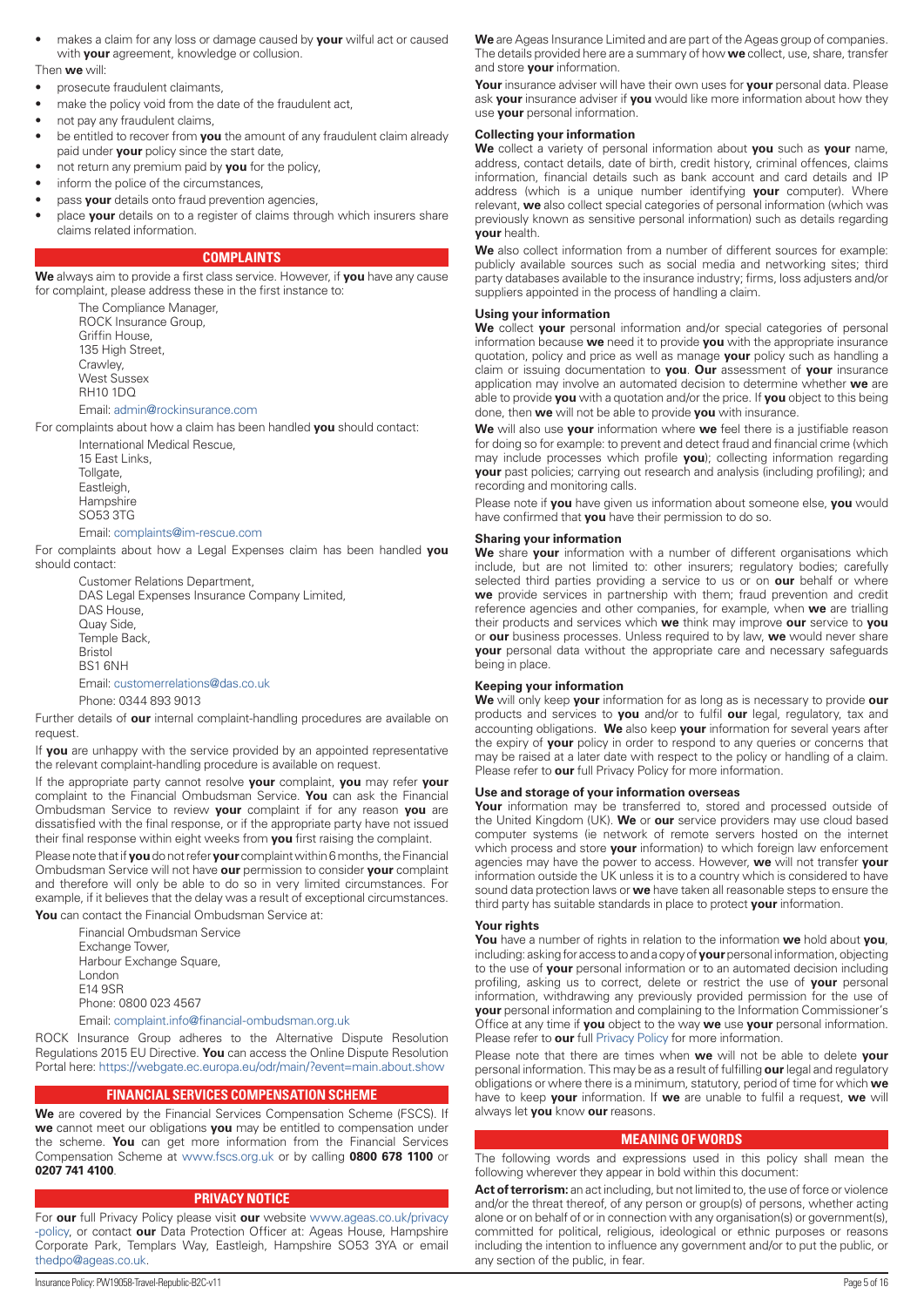<span id="page-5-0"></span>**Bodily injury:** Accidental **bodily injury** caused solely and directly by external, violent and visible means.

**Certificate of insurance:** The document showing details of the cover purchased and naming all **insured persons**.

**Close relative:** Mother, father, sister, brother, wife, husband, partner, son, daughter (including fostered/adopted son or daughter), grandparent, grandchild, parent-in-law, son-in-law, daughter-in-law, sister-in-law, brother-in-law, stepparent, step-child, step-brother, step-sister, or legal guardian.

**Complications of Pregnancy and Childbirth:** Toxaemia, gestational hypertension, pre-eclampsia, ectopic pregnancy, hydatidiform mole (molar pregnancy), retained placenta membrane, placental abruption, hyperemesis gravidarum, placenta praevia, stillbirths, miscarriage, medically necessary emergency Caesarean sections/medically necessary termination and any premature births more than 8 weeks (or 16 weeks in the case of a known multiple pregnancy) prior to the expected delivery date.

**Curtail/Curtailment:** Return early to **your home** after the commencement of the **outward journey**.

**Excess:** The first amount of a claim that **you** must pay as detailed in the travel insurance summary of cover.

**Holiday services**: Pre-booked, pre-paid elements of the **trip** including car hire, airport parking and excursion tickets.

**Home: Your** permanent residence in **your home country**.

**Home country:** The country where **you** are ordinarily permanently resident, pay tax or are registered with a **medical practitioner**.

**Insured person:** Any person named on the **certificate of insurance** for whom the appropriate premium has been paid.

Loss of limb: Total loss of use by physical severance at or above the wrist or ankle.

Loss of sight: Total and permanent loss of sight without expectation of improvement in both eyes when **your** name is added to the Register of Blind Persons on the authority of a qualified ophthalmic specialist; or in one eye when the degree of sight remaining after correction is 3/60 or less on the Snellen Scale.

**Manual work:** Physical labour involving the use of tools or machinery or working at heights of over two metres (nursing and bar-work are not considered to be **manual work**).

**Medical condition:** Any medical or psychological disease, sickness, condition, illness or injury.

**Medical practitioner:** A doctor or specialist who is legally qualified, licensed and registered to practice medicine under the laws of the country in which they practice, excluding **you**, **your** travel companion, a member of **your close relative**, or **your** employee.

**Money:** Cash, postal and **money** orders, travellers' cheques held by **you** for social, domestic and pleasure purposes.

**Outward journey:** The initial journey in conjunction with **your trip** from **your home** in **your home country**.

**Permanent total disablement:** A disablement which prevents **you** from carrying out ANY occupation for a period of 12 months after an accident sustained during **your trip** and which is, at the end of that period, beyond reasonable hope of improvement and where medical evidence confirms that **you** are not capable of undertaking paid work of any and every kind for the rest of **your** life.

**Period of insurance:** The **period of insurance** for all sections except cancellation commences when **you** leave **your home** in **your home country** to start **your trip** and ends when **you** have returned to **your home** in **your home country**. Cancellation cover for a Single Trip policy starts when **you** purchase this insurance or when **you** book **your trip**, whichever is the later. Cancellation cover for Annual Multi-trip policy will not commence until the start date shown on **your certificate of insurance** even if the premium has been paid earlier.

Personal possessions: Suitcases (or other luggage carriers) and their contents taken on **your trip** together with articles worn or carried by **you** for **your** individual use during **your trip**.

**Pre-existing medical condition:** Any **medical condition** where **you** have been prescribed medication, including repeat prescriptions, or received treatment or attended a GP or a specialist as an outpatient or inpatient in the last 2 years or for which **you** are currently on a waiting list for treatment or investigation:

Any heart, heart-related or circulatory condition; or any respiratory condition; any stress, anxiety, depression or any other psychological condition or any cancerous condition.

**Public transport:** Airline, train, bus, coach, or ferry services, operating to a published timetable on which **you** are a fare-paying passenger or a tour operator's own transport service, or taxi, to join **your** booked travel itinerary.

**Ski equipment:** Skis (including bindings), ski boots, ski poles and snowboards.

**Strike or industrial action:** Organised action taken by a group of workers which prevents the supply of goods and/or services on which **your trip** depends.

**Terminal prognosis:** In the opinion of **your** doctor or consultant **your** condition cannot be cured or adequately treated, to the extent that it is predicted to cause a shortened life expectancy.

**Trip:** A journey starting and ending in **your home country** within the

geographical area specified on **your certificate of insurance** during the **period of insurance**.

**United Kingdom:** England, Scotland, Wales, Northern Ireland, Channel Islands and the Isle of Man except under Geographical Limits where Channel Islands and the Isle of Man are considered to be part of Europe.

**Unattended:** When **you** cannot see and are not close enough to **your** property to prevent unauthorised interference or theft of **your** property unless left in a safety-deposit facility.

**Valuables:** Jewellery, articles made of gold silver or other precious metals, precious or semi-precious stones, watches, binoculars, telescopes, photographic equipment, electronic audio or video equipment and any computer equipment (including software), tablets, furs, or leather clothing (apart from footwear).

#### **You/Your:** Each **insured person** named in the **certificate of insurance**.

**We/Us/Our:** The relevant insurer under each section of this policy.

## **YOUR COVER**

There are conditions and exclusions which apply to individual sections of the policy and general conditions, exclusions and warranties which apply to the whole policy. Please refer to the relevant section and read in conjunction with the General Conditions and General Exclusions.

## **SECTION A - TRAVEL COVER**

## **CANCELLATION AND CURTAILMENT**

## *What you are covered for*

**We** will pay **you** up to the amount shown in the summary of cover for the unused portion of **your** travel and accommodation costs that **you** have paid or contracted to pay and **you** suffer a financial loss because **you** cannot get a full refund if **you** cancel before the start of **your trip** or cut **your trip** short and return **home** early during the **period of insurance** because of the following:

- 1. the death, **bodily injury**, illness or being subject to quarantine of **you**, a **close relative** or any person **you** have arranged to travel or stay with during **your trip**; or
- 2. **you** being called for jury service or as a witness in a Court of Law (but not as an expert witness or where **your** employment would normally require **you** to attend court); or
- 3. **your** redundancy, provided that **you** were working at **your** current place of employment for a minimum of 2 years and that **you** were not aware of any impending redundancy at the time this policy was issued or the **trip** was booked; or
- 4. **your home** being made uninhabitable due to accidental damage, burglary, flooding or fire;
- 5. the police requesting **your** presence following burglary or attempted burglary at **your home**; or
- **you**, or any person you intended to travel with, who is a member of the Armed Forces, emergency services, the nursing profession or a government employee being ordered to return to duty.

## *What you are NOT covered for*

- 1. the **excess** shown in the summary of cover;
- 2. claims for air passenger duty (which can be reclaimed by **you** through **your** travel agent or airline) and any airport tax which is refundable;
- 3. claims where **you** have failed to obtain a medical certificate from a **medical practitioner**, confirming that cancellation or curtailment of the **trip** is medically necessary;
- 4. claims for unused travel costs where **we** have paid or agreed to pay the extra cost of returning **you** to **your** home under the Emergency Medical and Repatriation Expenses section.
- 5. normal pregnancy, without any accompanying **bodily injury**, illness or **complications of pregnancy or childbirth**;
- 6. claims arising directly or indirectly from any **pre-existing medical conditions** unless they have been declared and accepted by **us** in writing for cover;
- 7. any claims arising directly or indirectly from any **medical condition** affecting a non-travelling relative if;
	- a **terminal prognosis** had been received; or

• if they were on a waiting-list for, or had knowledge of the need for, surgery, inpatient treatment or investigation at any hospital or; or if during the 90 days immediately prior to the start of the **period of insurance** they had:

- required surgery, inpatient treatment or hospital consultations; or
- required any form of treatment or prescribed medication.
- 8. any extra charges from the company **you** booked with because of **your**  failure to notify them immediately it was found necessary to cancel;
- 9. claims arising from prohibitive regulations by the government of any country;
- 10. costs incurred in obtaining medical information that **we** may require to assess **your** claim, including but not limited to General Practitioner fees;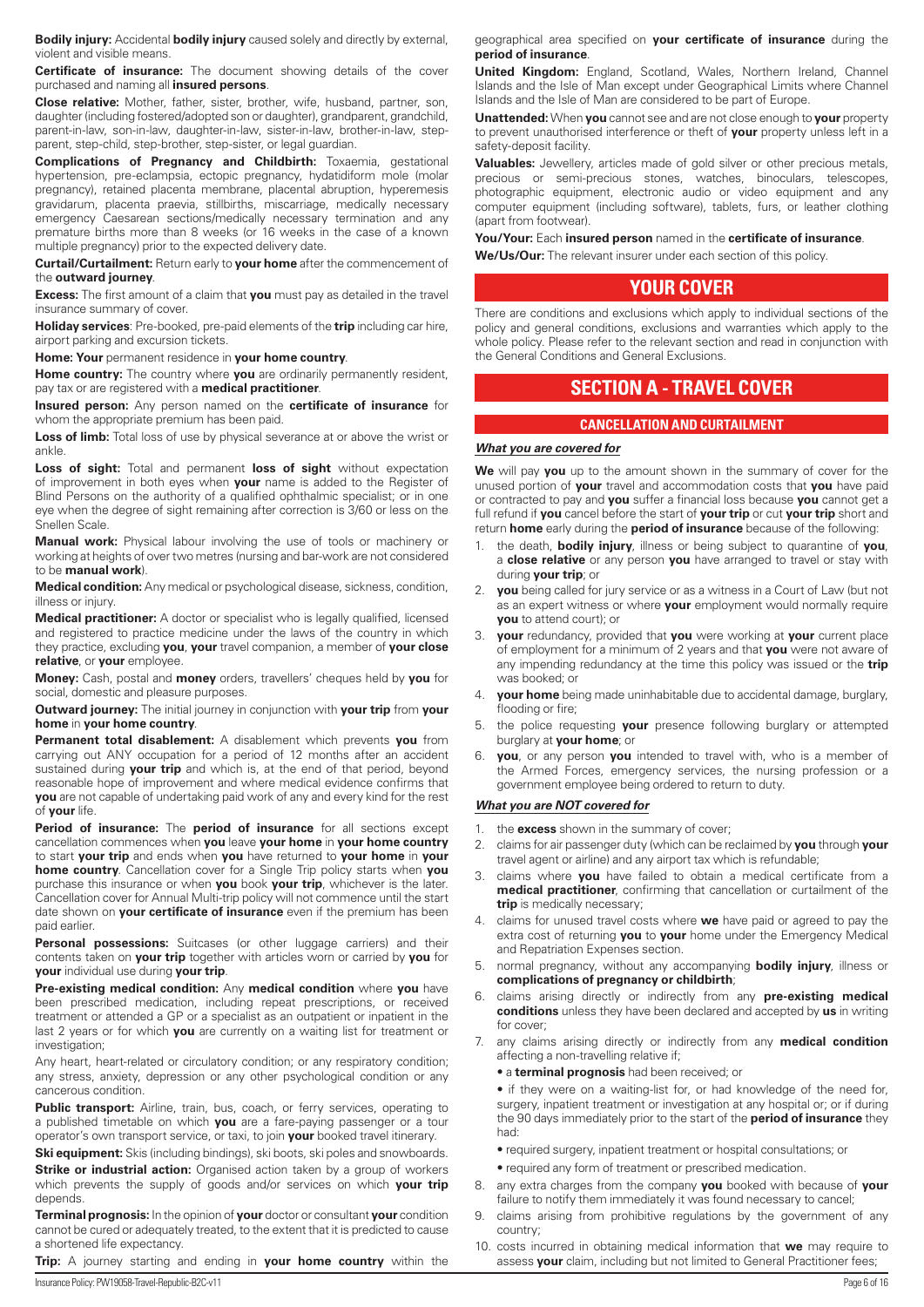- <span id="page-6-0"></span>11. travel tickets paid for using any airline mileage reward scheme or other reward points scheme;
- 12. accommodation costs paid for using any timeshare, holiday property bond or other reward points scheme;
- 13. any costs incurred by **you** which are recoverable from a tour operator, **public transport** operator, accommodation provider, **holiday services** provider or any other source, or for which **you** receive or are expected to receive compensation or other assistance;
- 14. any circumstance that could be anticipated at the time **you** booked **your trip**;
- 15. **your** being self-employed or accepting voluntary redundancy;
- 16. any claim resulting from **your** failure to obtain a valid passport and any required visa in time for the booked **trip**;
- 17. anything mentioned in the General Exclusions.

## **EMERGENCY MEDICAL AND REPATRIATION EXPENSES**

## *What you are covered for*

If, during **your trip, you** become ill or sustain a **bodily injury we** will pay up to the amount shown in the summary of cover for costs incurred outside **your home country** that have been authorised by the emergency assistance company for:

- 1. emergency medical and surgical treatment in the nearest appropriate hospital, including **medical practitioner** fees, hospital expenses and ambulance costs;
- 2. dental treatment for the relief of pain or difficulty eating only;
- 3. necessary additional accommodation (room only) and travelling expenses, including those of one relative or friend if **you** have to be accompanied **home** or if **you** are a child (under the age of 18) and require an escort **home**;
- 4. the extra cost of returning to **your home.**
- In the event of **your** death **we** will pay for:
- 1. the return of **your** body or ashes to **your home country** (but excluding the cost of burial or cremation); or
- 2. up to £3,000 towards the cost of burial or cremation expenses outside the United Kingdom.

## **SPECIAL CONDITIONS**

This is not a private health insurance policy; private medical treatment is not covered unless authorised specifically by the emergency assistance service. **We** reserve the right to organise a transfer from a private medical facility to a public medical facility where medically appropriate.

If **you** are taken into hospital or **you** think that **you** may have to **curtail** or extend **your trip** because of illness or a **bodily injury**, the emergency assistance company must be told immediately (see important contact numbers). **You** must contact **us** before incurring costs. Costs above £500 not authorised by **us** will not be covered. If **you** are physically unable to contact **us**, someone else must contact **us** on **your** behalf within 48 hours.

For travel to the United States of America **we** will only pay for necessary emergency medical treatment, surgical, hospital, ambulance and nursing fees and charges. This means costs that are incurred for approved, eligible medical services or supplies up to 150% of the published medical rates for the same or similar treatment as payable by US Medicare.

If **you** become ill or sustain a **bodily injury we** have the right to bring **you** back to **your home country**, if the emergency assistance company **medical practitioner** states that **you** can safely travel. If **you** refuse to return **home**, no further costs will be covered.

## *What you are NOT covered for*

- 1. the **excess** shown in the summary of cover. In the event of an injury occurring during the course of **manual work** the **excess** will be increased to £250;
- 2. costs in excess of £500 which have not been authorised by **us** in advance; 3. any treatment, investigations or tests in a private hospital or private clinic
- unless authorised and agreed by **us**;
- 4. treatment which takes place within **your home country**;
- 5. claims arising directly or indirectly from any **pre-existing medical conditions** unless they have been declared and accepted by **us** in writing for cover;
- 6. any sums which can be recovered by **you** and which are covered under any National Insurance Scheme, Reciprocal Health Arrangement or Private Health Insurance;
- 7. normal pregnancy and/or childbirth, without any accompanying **bodily injury**, illness or **complications of pregnancy or childbirth**;
- 8. costs incurred in obtaining medical information that **we** may require to assess **your** claim, including but not limited to General Practitioner fees;
- 9. any costs incurred after the emergency assistance company medical practitioner states that **you** can safely return to your home country;
- 10. any costs incurred for cosmetic treatment;
- 11. costs incurred for:
	- a) surgery or medical treatment which in the opinion of the attending **medical practitioner** and the emergency assistance company **medical practitioner** can be delayed until **your** return to **your home country**;
- b) medication and/or treatment which at the time of departure is known to be required or to be continued outside **your home country**;
- c) preventative treatment which can be delayed until **your** return to **your home country**;
- 12. claims that are not confirmed as medically necessary by the attending **medical practitioner** or the emergency assistance company;
- 13. the cost of any elective (non-emergency) treatment or surgery, including exploratory tests;
- 14. the cost of any treatment not directly related to the illness or **bodily injury**  which necessitated **your** admittance into hospital;
- 15. any additional hospital costs arising from single or private room accommodation unless medically necessary;
- 16. expenses incurred as a result of a tropical disease where **you** have not had the recommended inoculations and/or taken the recommended medication;
- 17. costs that arise more than 12 months after a claim was first notified;
- 18. any claim arising directly or indirectly from **your** participation in any sports or activities not listed under the sports and activities tables or which **you** have not paid the appropriate premium for;
- 19. anything mentioned in the General Exclusions.

## **HOSPITAL BENEFIT**

## *What you are covered for*

**We** will pay **you** up to the amount shown in the summary of cover should **you** suffer a **bodily injury** or illness during the **period of insurance**, for each full 24 hours that **you** spend as an inpatient in a hospital outside of **your home country**.

## *What you are NOT covered for*

- 1. the **excess** shown in the summary of cover;
- 2. treatment which takes place within **your home country**;
- 3. claims arising directly or indirectly from any **pre-existing medical conditions** unless they have been declared to **us** and accepted by **us** in writing for cover;
- 4. normal pregnancy and/or childbirth, without any accompanying **bodily injury**, illness or **complications of pregnancy or childbirth**;
- 5. claims that are not confirmed as medically necessary by the attending **medical practitioner** or the emergency assistance company;
- 6. hospitalisation for any elective (non-emergency) treatment or surgery, including exploratory tests;
- 7. hospitalisation for any treatment not directly related to the **medical condition** or **bodily injury** which necessitated **your** initial admittance into hospital<sup>-</sup>
- 8. hospitalisation as a result of a tropical disease where **you** have not had the recommended inoculations and/or taken the recommended medication;
- 9. anything mentioned in the General Exclusions.

## **PERSONAL POSSESSIONS AND BAGGAGE**

## *What you are covered for*

- 1. **We** will pay up to the amount shown in the summary of cover for the value or cost of repair of any of **your** own **personal possessions** (not hired, loaned or entrusted to **you**) which are lost, stolen, damaged or destroyed (after making allowance for wear and tear and depreciation).
- We will pay up to the amount shown in the summary of cover for the cost of buying replacement necessities if **your** baggage is delayed in reaching **you** on **your outward journey** for at least 12 hours and **you** have a written report from the carrier to confirm this.

## **SPECIAL CONDITIONS**

In the event of a claim for a pair or set of articles the maximum amount payable will be limited to the single article limit shown in the summary of cover.

**You** must provide **us** with any receipts, proofs of purchase or documents to support **your** claim as requested.

Within 24 hours of the discovery of the incident **you** must report loss, theft or damage of **personal possessions** to the police or carrier as appropriate. Delayed baggage or **personal possessions** damaged in transit must be reported to the airline before leaving the baggage hall and a Property Irregularity Report (PIR) obtained.

Any amount **we** pay **you** under item 2 will be deducted from **your** claim if **your** baggage proves to be permanently lost and **you** make a claim for lost baggage.

## *What you are NOT covered for*

- 1. the **excess** shown in the summary of cover;
- 2. **you** not exercising care for the safety and supervision of **your personal possessions**;
- 3. loss, destruction, damage or theft of any items left **unattended** in a public place, or a place to which members of the general public have access;
- 4. the loss, damage or delay in transit of **your personal possessions**, if **you** do not notify the carrier (i.e. airline, shipping company, etc.) and obtain a written report within 24 hours of discovery of the damage or loss;
- 5. loss or theft unless **you** have reported the loss or theft to the nearest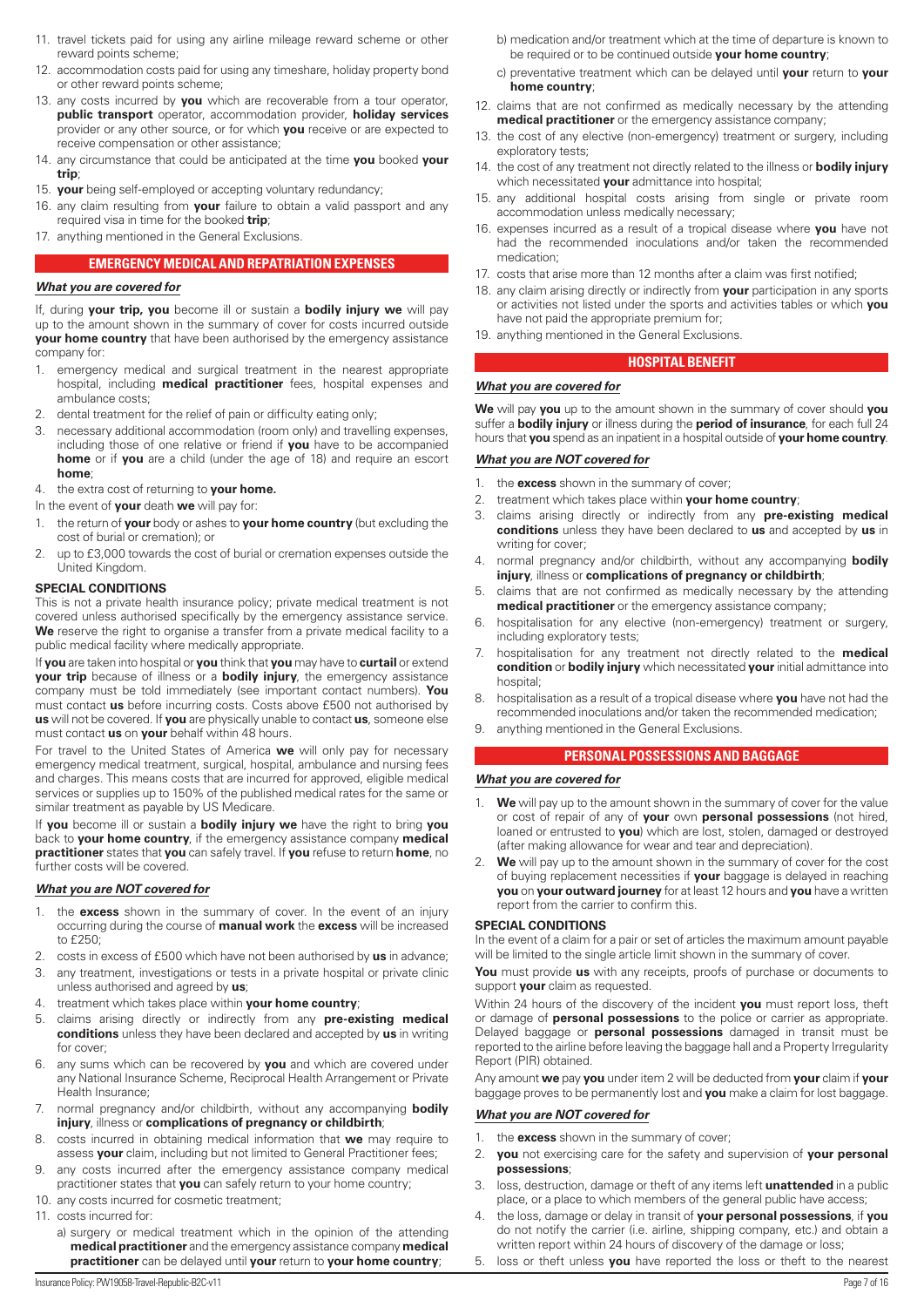<span id="page-7-0"></span>police authority within 24 hours of discovery and have obtained a written police report;

6. loss, destruction, damage or theft:

a) from confiscation or detention by customs or other officials or authorities; b) of valuables not carried in your hand luggage (i.e. carried on or about your person) while in transit;

- 7. sports gear whilst in use;
- 8. bicycles;
- 9. loss due to wear and tear, denting or scratching, moth or vermin;
- 10. breakage of fragile or brittle articles:
- 11. **valuables** stolen from an **unattended** vehicle at any time;
- 12. mobile phones or smart phones;
- 13. **personal possessions** stolen from:
	- a) an **unattended** vehicle, unless it was in the locked glove compartment, or rear boot or luggage area of the vehicle and it is covered so as not to be visible from outside the vehicle, and unless there is evidence of forcible entry;
	- b) an **unattended** vehicle (other than motor caravans) left for any period between the hours of 9pm and 9am;
- 14. any depreciation in value;
- 15. any property more specifically insured or recoverable under any other source;
- 16. the cost of replacement locks;
- 17. anything mentioned in the General Exclusions.

**PERSONAL MONEY**

## *What you are covered for*

**We** will pay **you** up to the amount shown in the summary of cover if **your** own **money** is lost or stolen whilst being carried on **your** person or left in a locked safety deposit box (or equivalent facility).

## *What you are NOT covered for*

- the **excess** shown in the summary of cover;
- 2. claims arising from **you** not exercising care for the safety and supervision of **your money**;
- 3. loss or theft unless **you** have reported the loss or theft to the nearest police authority within 24 hours of discovery and have obtained a written police report;
- 4. loss or theft of **your money** left **unattended** in a public place, or a place to which members of the general public have access;
- 5. **money** stolen from an **unattended** vehicle;
- 6. any depreciation in value or exchange rates;
- 7. anything mentioned in the General Exclusions.

## **LOSS OF PASSPORT**

## *What you are covered for*

**We** will pay up to the amount shown in the summary of cover for:

- 1. the costs in obtaining a replacement passport or travel document (**you** are not covered for the cost of the document itself) to enable **you** to return to **your home country** following accidental loss or theft;
- 2. the costs in obtaining a replacement driving licence or green card following accidental loss or theft.

## *What you are NOT covered for*

- 1. the **excess** shown in the summary of cover;
- 2. the cost of the passport, travel document, driving licence or green card;
- 3. loss due to delay, detention, confiscation, requisition or damage by customs or other officials or authorities;
- 4. loss or theft unless **you** have reported the loss or theft to the nearest police authority within 24 hours of discovery and have obtained a written police report;
- 5. loss of or theft from an **unattended** vehicle;
- 6. anything mentioned in the General Exclusions.

## **TRAVEL DELAY**

This section does not apply to **trips** within **your home country**.

## *What you are covered for*

## **AIRPORT LOUNGE ACCESS**

If the flight on which **you** are booked to travel is delayed by at least four hours as a result of:

- 1. **strike or industrial action** provided that when this policy was taken out, there was no expectation that the **trip** would be delayed;
- 2. adverse weather conditions;
- 3. mechanical breakdown or technical fault of the aircraft.

We will provide access to an airport lounge, where available. Lounge access will become available on the announcement of a minimum four-hour delay, not, for example, two consecutive two-hour delays.

**You** must have access to a mobile device so that **you** can receive an SMS message in order to gain access to the lounge.

To take advantage of this benefit **you** will need to call the 24-hour access phone number: +44 (0)2380 177466.

**You** will need to quote **your** policy number and flight details. If **your** claim is valid **you** will then be sent an SMS message which will give **you** access to an airport lounge for the duration of **your** delay.

There may be occasions when this benefit is unavailable:

- If the lounge is closed when the delay occurs during the night, for instance.
- If the lounge is at full capacity.
- If **you** or another **insured person** fail to meet the lounge terms and conditions such as dress code or minimum age.

## **TRAVEL DELAY BENEFIT**

If **you** chose not to, or are unable to take advantage of airport lounge access, **we** will pay **you**:

- 1. up to the amount shown in the summary of cover if the international departure of the **public transport** on which **you** are booked to travel is delayed by at least 12 hours; or
- 2. up to the amount shown under the Cancellation section of this policy in the summary of cover if **you** abandon the **trip** after a delay to **your** outward flight, sea crossing, coach or train departure from **your home country** of more than 12 hours beyond the booked departure time;

#### as a result of:

- a) **strike** or **industrial action** provided that when this policy was taken out, there was no expectation that the **trip** would be delayed;
- b) adverse weather conditions;
- c) mechanical breakdown or technical fault of the aircraft, coach, train or sea vessel.

## *What you are NOT covered for*

- 1. the **excess** shown in the summary of cover;
- 2. any claim if **you** have not checked in before the recommended check-in time;
- 3. any claim if **you** have not obtained written confirmation from the carrier stating the duration and the cause of the delay;
- 4. any claims arising from withdrawal from service of the **public transport**  on the orders or recommendation of the Civil Aviation Authority or a Port Authority or similar body in any country;
- 5. any claims for additional travel and accommodation expenses;
- 6. anything mentioned in the General Exclusions.

## **MISSED DEPARTURE**

This section does not apply to **trips** within **your home country**.

## *What you are covered for*

We will pay up to the amount shown in the summary of cover for necessary travel and accommodation expenses required to reach **your** booked destination, if **you** miss **your** booked departure due to:

- 1. the vehicle **you** are travelling in to reach **your** international departure point breaking down or being involved in an accident; or
- 2. an accident or breakdown happening ahead of **you** on a public road which causes an unexpected delay to the vehicle in which **you** are travelling;
- 3. the **public transport you** are using to reach **your** international departure point being delayed, resulting in **you** arriving too late to commence **your** booked **trip**.

## *What you are NOT covered for*

- 1. the **excess** shown in the summary of cover;
- 2. claims where **you** have not allowed sufficient time to get to **your** international departure point to catch the booked **public transport**;
- 3. the **public transport** provider's failure unless **you** get a letter from the provider confirming that the service did not run on time;
- 4. the accident or breakdown of **your** vehicle unless **you** get confirmation of the delay from the authority who went to the accident or breakdown affecting the car **you** were travelling in;
- 5. breakdown of any vehicle in which **you** are travelling if the vehicle is owned by **you** and has not been serviced properly and maintained in accordance with manufacturer's instructions;
- 6. any delay caused by a riot, civil commotion, **strike or industrial action** which began or was announced before the start date of **your** policy and the date **your** travel tickets or confirmation of booking were issued;
- 7. anything mentioned in the General Exclusions.

## **PERSONAL ACCIDENT**

## *What you are covered for*

**We** will pay up to the amount shown in the summary of cover if **you** suffer an accidental **bodily injury** during the **trip**, which within 12 months is the sole and direct cause of: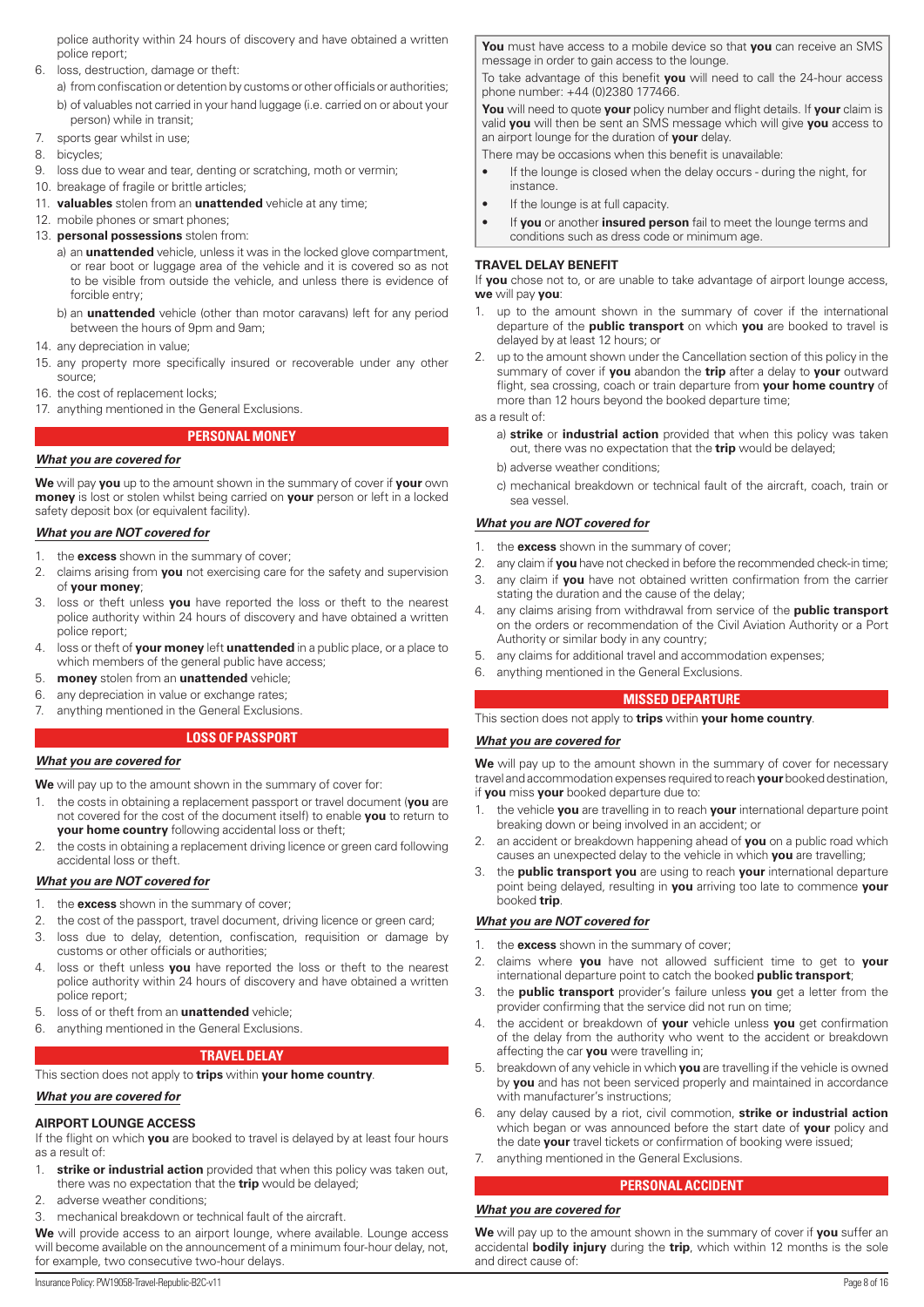- <span id="page-8-0"></span>1. death;
- 2. **loss of limb**;
- 3. total and permanent **loss of sight** in one or both eyes; or
- 4. **permanent total disablement**.

## **SPECIAL CONDITIONS**

For persons over 75 at the time of the accident the death benefit will be limited to £1,500 and there will be no cover for **permanent total disablement**.

## *What you are NOT covered for*

- 1. any claims arising directly or indirectly from sickness, illness or disease;
- 2. any injury not caused solely by outward, visible, external means;
- 3. mental or psychological trauma not involving **your bodily injury**;
- 4. any claim arising directly or indirectly from **your** pregnancy;
- 5. any claims under this section not notified to **us** within 12 months of the date of the accident;
- 6. anything mentioned in the General Exclusions.

## **PERSONAL LIABILITY**

## *What you are covered for*

**We** will pay up to the amount shown in the summary of cover (including any legal costs related to the accident agreed by **us**) in costs if **you** become legally liable during **your trip** for an accident that causes:

- a) death or injury to any person.
- b) accidental loss or damage to property that is not owned by any insured person.

**NB**: If **you** are legally responsible for accidental damage to rented accommodation, **we** will pay up to £100,000 for a single incident.

## **SPECIAL CONDITIONS**

**You** or **your** legal representatives must give **us** written notice immediately **you** receive notice of any prosecution or inquest in connection with any circumstances which may give rise to a claim under this section.

No admission, offer, promise, payment or indemnity should be made by or on **your** behalf without **our** prior written consent.

Every document issued to **you** must be forwarded to **us** immediately upon receipt.

**We** are entitled to take over and conduct in **your** name the defence or settlement of any claim or to prosecute in **your** name for **our** own benefit any claim for indemnity or damages against all other parties.

**We** may at any time pay the sum insured (after deduction of any sums already paid as compensation) or any lesser amount for which such claim(s) can be settled. Once this payment is made **we** will have no further liability for **your** claim.

## *What you are NOT covered for*

- 1. claims arising from accidental death of or physical injury to **you** or **your close relative**;
- 2. any liability resulting from **your** employment, trade, profession, business or that of **your close relative**;
- 3. **your** responsibility as an employer to anyone employed by **you** or **your close relative** in any trade, business or profession;
- 4. any agreement or contract which adds any liability which would not have existed otherwise;
- 5. any liability arising from **you** or **your close relative** owning or using aircraft, horse-drawn vehicles, motorised or mechanically propelled, assisted vehicles or towed vehicles, boats (other than rowing boats, punts), jet skis, jet bikes or wet bikes, animals (other than horses, domestic dogs or cats), firearms;
- 6. any liability resulting from wilful or malicious acts by **you**;
- 7. accidental injury or loss which has not been caused by **you**;
- 8. any liability resulting from **you** knowingly or unknowingly passing on any sexually transmitted disease to a third party;
- 9. any claim for personal liability which is covered by any other insurance held by **you**;
- 10. any claims arising from the occupation, except temporarily for the purposes of the **trip**, or ownership of any land or building;
- 11. any claim if **you** engage in any activity where this policy states that Personal Liability cover is excluded;
- 12. anything mentioned in the General Exclusions.

# **LEGAL EXPENSES**

DAS Legal Expenses Insurance Company Limited ('**DAS**') is the underwriter and provides the legal protection insurance under your policy. The legal advice service is provided by DAS Law Limited and/or a **preferred law firm** on behalf of **DAS**.

**DAS** agrees to provide the insurance described in this Section, in return for payment of the premium and subject to the terms, conditions, exclusions and limitations set out in this Section, provided that:

- 1. **reasonable prospects** exist for the duration of the claim
- 2. the **date of occurrence** of the insured incident is during the **period of insurance**
- 3. any legal proceedings will be dealt with by a court, or other body which **DAS** agree to, within the **countries covered** and
- 4. the **insured incident** happens within the **countries covered**.

## *What DAS will pay*

**DAS** will pay an **appointed representative**, on **your** behalf, **costs and expenses** incurred following an **insured incident**, provided that:

- a) the most **DAS** will pay for all claims resulting from one or more event arising at the same time or from the same originating cause is £25,000
- b) the most **DAS** will pay in **costs and expenses** is no more than the amount **DAS** would have paid to a **preferred law firm**. The amount **DAS** will pay a law firm (where acting as an **appointed representative**) is currently £100 per hour. This amount may vary from time to time
- c) in respect of an appeal or the defence of an appeal, **you** must tell **DAS** within the time limits allowed that the **you** want to appeal. Before **DAS** pay the costs and expenses for appeals, **DAS** must agree that **reasonable prospects** exist
- d) (d) for an enforcement of judgment to recover money and interest due to **you** after a successful claim under this section, **DAS** must agree that **reasonable prospects** exist, and
- e) (e) where an award of damages is the only legal remedy to a dispute and the cost of pursuing legal action is likely to be more than any award of damages, the most **DAS** will pay in **costs and expenses** is the value of the likely award.

## *What DAS will not pay*

In the event of a claim, if **you** decide not to use the services of a **preferred law firm**, **you** will be responsible for any costs that fall outside the **DAS Standard Terms of Appointment** and these will not be paid by **DAS**.

## **DEFINITIONS APPLICABLE TO THIS SECTION**

The following words have these meanings wherever they appear in this section in **bold**:

## **appointed representative:**

The preferred law firm, law firm or other suitably qualified person **DAS** will appoint to act on **your** behalf.

## **costs and expenses**

- a) All reasonable and necessary costs chargeable by the **appointed representative** and agreed by **DAS** in accordance with the **DAS Standard Terms of Appointment.**
- b) The costs incurred by opponents in civil cases if **you** have been ordered to pay them, or if **you** pay them with **DAS**' agreement.

## **countries covered**

As per the geographical area on **your** policy schedule

## **DAS Standard Terms of Appointment**

The terms and conditions (including the amount **DAS** will pay to an appointed representative) that apply to the relevant type of claim, which could include a conditional fee agreement (no win, no fee). Where a law firm is acting as an **appointed representative** the amount is currently £100 per hour. This amount may vary from time to time.

## **DAS**

**DAS** Legal Expenses Insurance Company Limited.

## **date of occurrence**

The date of the event that leads to a claim. If there is more than one event arising at different times from the same originating cause, the **date of occurrence** is the date of the first of these events. (This is the date the event happened, which may be before the date **you** first became aware of it.)

## **preferred law firm**

A law firm or barristers' chambers **DAS** choose to provide legal services. These legal specialists are chosen as they have the proven expertise to deal with **your** claim and must comply with **DAS**' agreed service standard levels, which **DAS** audit regularly. They are appointed according to the **DAS Standard Terms of Appointment**.

## **reasonable prospects**

For civil cases, the prospects that **you** will recover losses or damages (or obtain any other legal remedy that **DAS** have agreed to, including an enforcement of judgment), makes a successful defence or make a successful appeal or defence of an appeal, must be at least 51%. **DAS**, or a **preferred law firm** on **DAS**' behalf, will assess whether there are **reasonable prospects**.

## **You/Your**

Each insured person named on the insurance schedule.

## **INSURED INCIDENTS - PERSONAL INJURY**

## *What you are covered for*

**Costs and expenses** to pursue **your** legal rights following a specific or sudden accident that causes death or bodily injury to the **you**.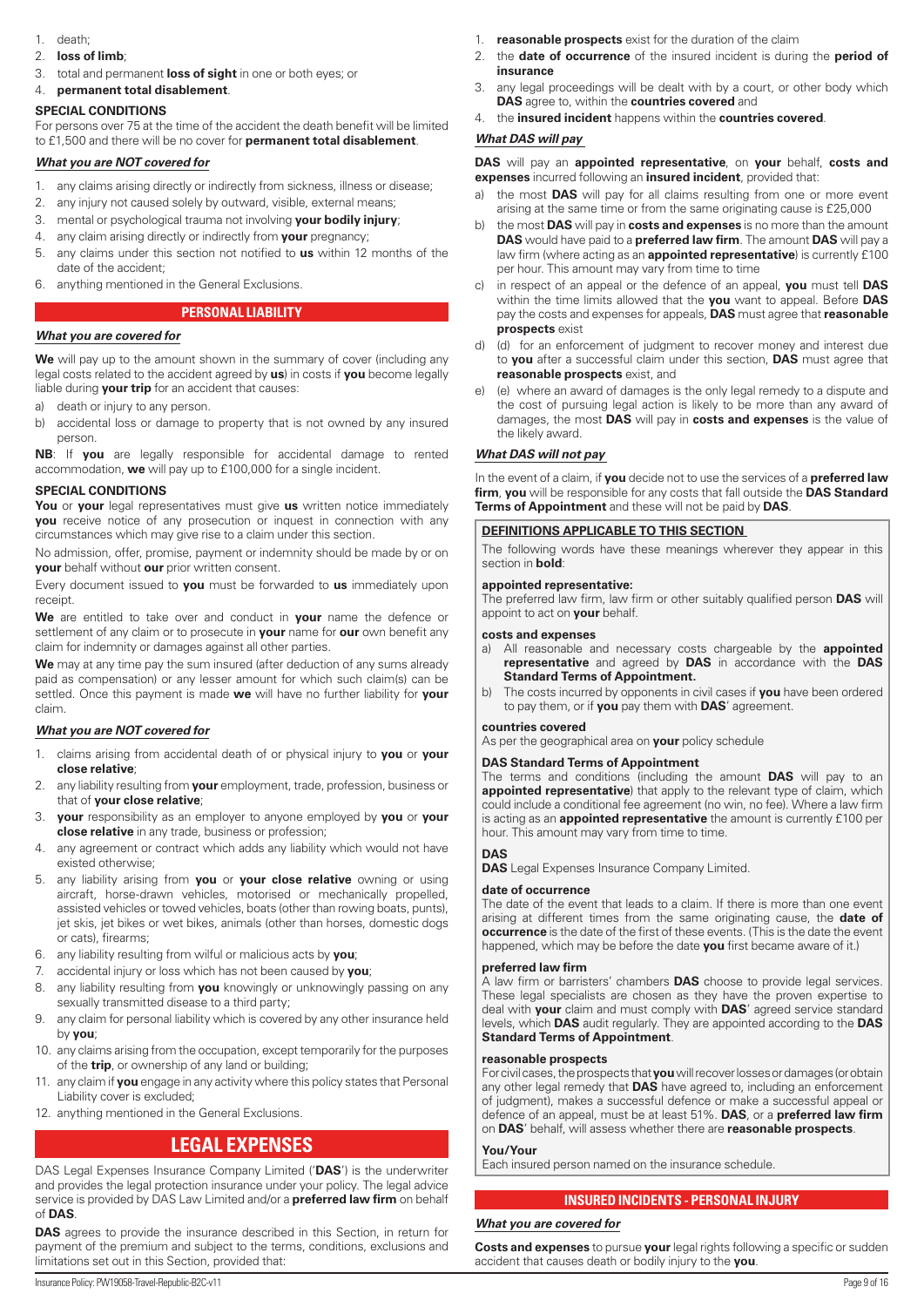## <span id="page-9-0"></span>*What you are NOT covered for*

Any claim relating to the following:

- a) any illness or bodily injury that happens gradually.
- b) psychological injury or mental illness unless the condition follows a specific or sudden accident that has caused physical bodily injury to **you**.
- c) defending **your** legal rights, but **DAS** will cover defending a counter- claim.
- d) any claim relating to clinical negligence.

## **SECTION EXCLUSIONS**

(also see General Exclusions on page 13).

## **DAS** *will not pay for the following:*

- 1. A claim where **you** have failed to notify **DAS** of the **insured incident** within a reasonable time of it happening and where this failure adversely affects the **reasonable prospects** of a claim or **DAS** consider their position has been prejudiced.
- 2. An incident or matter arising before the start of this cover.
- 3. **Costs and expenses** incurred before **DAS**' written acceptance of a claim.
- 4. Fines, penalties, compensation or damages that a court or other authority orders **you** to pay.
- 5. Any legal action **you** take that **DAS** or the **appointed representative** have not agreed to, or where **you** do anything that hinders **DAS** or the **appointed representative**.
- 6. A dispute with **DAS** not otherwise dealt with under section condition 7.
- 7. **Costs and expenses** arising from or relating to judicial review, coroner's inquest or fatal accident inquiry.
- 8. A claim caused by, contributed to by or arising from:
	- a) ionising radiation or contamination by radioactivity from any nuclear fuel or from any nuclear waste from burning nuclear fuel
	- b) the radioactive, toxic, explosive or other hazardous properties of any explosive nuclear assembly or nuclear part of it
	- c) war, invasion, act of foreign enemy hostilities (whether war is declared or not),civil war, rebellion, revolution, military force or coup
- 9. Any **costs and expenses** that are incurred where the **appointed representative** handles the claim under a contingency fee arrangement. (other than a conditional fee agreement (no win, no fee) which could apply under the **DAS Standard Terms of Appointment**)
- 10. Any claim where **you** are not represented by a law firm or barrister.

#### **SECTION CONDITIONS**

1. **a)** On receiving a claim, if legal representation is necessary, **DAS** will appoint a preferred law firm as the **your appointed representative** to deal with **your** claim. They will try to settle **your** claim by negotiation without having to go to court.

**b)** If the appointed preferred law firm cannot negotiate settlement of **your** claim and it is necessary to go to court and legal proceedings are issued or there is a conflict of interest, then **you** may choose a law firm to act as the **appointed representative**.

**c)** If **you** choose a law firm as **your appointed representative** who is not a preferred law firm, **DAS** will give **your** choice of law firm the opportunity to act on the same terms as a preferred law firm. However if they refuse to act on this basis, the most **DAS** will pay is the amount **DAS** would have paid if they had agreed to the **DAS** Standard Terms of Appointment.

The amount **DAS** will pay a law firm (where acting as the **appointed representative**) is currently £100 per hour. This amount may vary from time to time.

**d)** The **appointed representative** must co-operate with **DAS** at all times and must keep **DAS** up to date with the progress of the claim.

- 2. **a) You** must co-operate fully with **DAS** and the **appointed representative**. b) **You** must give the **appointed representative** any instructions that **DAS** ask **you** to.
- 3. **a) You** must tell **DAS** if anyone offers to settle a claim. **You** must not negotiate or agree to a settlement without **DAS** written consent.

**b)** If **you** do not accept a reasonable offer to settle a claim, **DAS** may refuse to pay further **costs and expenses**.

**c) DAS** may decide to pay **you** the reasonable value of **your** claim, instead of starting or continuing legal action. In these circumstances **you** must allow **DAS** to take over and pursue or settle any claim on **your** behalf. **You** must also allow **DAS** to pursue at their own expense and for their own benefit, any claim for compensation against any other person and **you** must give **DAS** all the information and help **DAS** need to do so.

4. **a) You** must instruct the **appointed representative** to have **costs and expenses** taxed, assessed or audited if **DAS** ask for this.

**b) You** must take every step to recover **costs and expenses** and court attendance that **DAS** have to pay and must pay **DAS** any amounts that are recovered.

- 5. If the **appointed representative** refuses to continue acting for **you** with good reason, or if **you** dismiss the **appointed representative** without good reason, the cover **DAS** provide will end immediately, unless **DAS** agree to appoint another **appointed representative**.
- 6. If **you** settle or withdraw a claim without **DAS**' agreement, or does not give suitable instructions to the **appointed representative**, **DAS** can

withdraw cover and will be entitled to reclaim from **you** any **costs and expenses DAS** has paid.

- 7. If there is a disagreement between **you** and **DAS** about the handling of a claim and it is not resolved through **DAS**' internal complaints procedure **you** can contact the Financial Ombudsman Service for help. This is a free arbitration service for eligible consumers, small businesses, charities and trusts. (Details available from [www.financial-ombudsman.org.uk](http://www.financial-ombudsman.org.uk)) If **your** dispute is not covered by the Financial Ombudsman Service there is a separate arbitration process available. The arbitrator will be a barrister, solicitor or other suitably qualified person chosen jointly by **you** and **DAS**. If there is a disagreement over the choice of arbitrator, **DAS** will ask the Chartered Institute of Arbitrators to decide. The arbitrator will decide who will pay the costs of the arbitration. For example, costs may be split between **you** and **DAS** or may be paid by either **you** or **DAS**.
- 8. **DAS** may require **you** to get, at **your** expense, an opinion from an expert that **DAS** considers appropriate on the merits of the claim or proceedings, or on a legal principle. The expert must be approved in advance by **DAS** and the cost agreed in writing between **you** and **DAS**. Subject to this, **DAS** will pay the cost of getting the opinion if the expert's opinion indicates that it is more likely than not that **you** will recover damages (or obtain any other legal remedy that **DAS** have agreed to) or makes a successful defence.
- 9. **You** must:
	- a) keep to the terms and conditions of this section
	- b) take reasonable steps to avoid and prevent claims
	- c) take reasonable steps to avoid incurring unnecessary costs
	- d) send everything **DAS** asks for, in writing, and
	- e) report to **DAS** full and factual details of any claim as soon as possible and give **DAS** any information **DAS** need.
- 10. **DAS** will, at **DAS**' discretion, void this section (make it invalid) from the date of claim, or alleged claim, and/or **DAS** will not pay the claim if:
	- a) a claim an **insured person** has made to obtain benefit under this section is fraudulent or intentionally exaggerated, or
	- b) a false declaration or statement is made in support of a claim.
- 11. Apart from **DAS**, **you** are the only person who may enforce all or any part of this section and the rights and interests arising from or connected with it. This means that the Contracts (Rights of Third Parties) Act 1999 does not apply to this section in relation to any third-party rights or interest.
- 12. If any claim covered under this section is also covered by another policy, or would have been covered if this section did not exist, **DAS** will only pay their share of the claim even if the other insurer refuses the claim.
- 13. This section is governed by the law that applies in the part of the United Kingdom, Channel Islands or Isle of Man where **you** normally live. Otherwise, the law of England and Wales applies.

All Acts of Parliament mentioned in this section include equivalent laws in Scotland, Northern Ireland, the Isle of Man and the Channel Islands as appropriate.

## **EUROLAW LEGAL ADVICE**

**DAS** will give **you** confidential legal advice over the phone on any personal legal problem under the laws of the member countries of the European Union, Isle of Man, the Channel Islands, Switzerland and Norway.

You can contact DAS' UK-based call centres 24 hours a day, seven days a week. However, **DAS** may need to call the insured person back depending on the enquiry. Advice about the law in England and Wales is available 24 hours a day, seven days a week. Legal advice for the other countries is available 9am-5pm, Monday to Friday, excluding public and bank holidays. If **you** call outside these times, a message will be taken and **DAS** will call **you** back within operating hours.

To help check and improve service standards, **DAS** may record all inbound and outbound calls.

To contact the above service, phone **DAS** on +44 (0) 117 934 0548. When phoning, please quote **your** policy number.

**DAS** will not accept responsibility if the Helpline Service fails for reasons **DAS** cannot control.

## **HOW TO MAKE A COMPLAINT**

We always aim to give **you** a high quality service. If **you** think **we** have let **you** down, **you** can contact us at:

Customer Relations Department,

**DAS** Legal Expenses Insurance Company Limited,

- **DAS** House,
- Quay Side,
- Temple Back,

Bristol BS1 6NH

Phone: 0344 893 9013

Email: [customerrelations@das.co.uk](mailto:customerrelations@das.co.uk)

Completing our online complaint form at [www.das.co.uk/about-das](http://www.das.co.uk/about-das/complaints) [/complaints](http://www.das.co.uk/about-das/complaints)

Further details of our internal complaint-handling procedures are available on request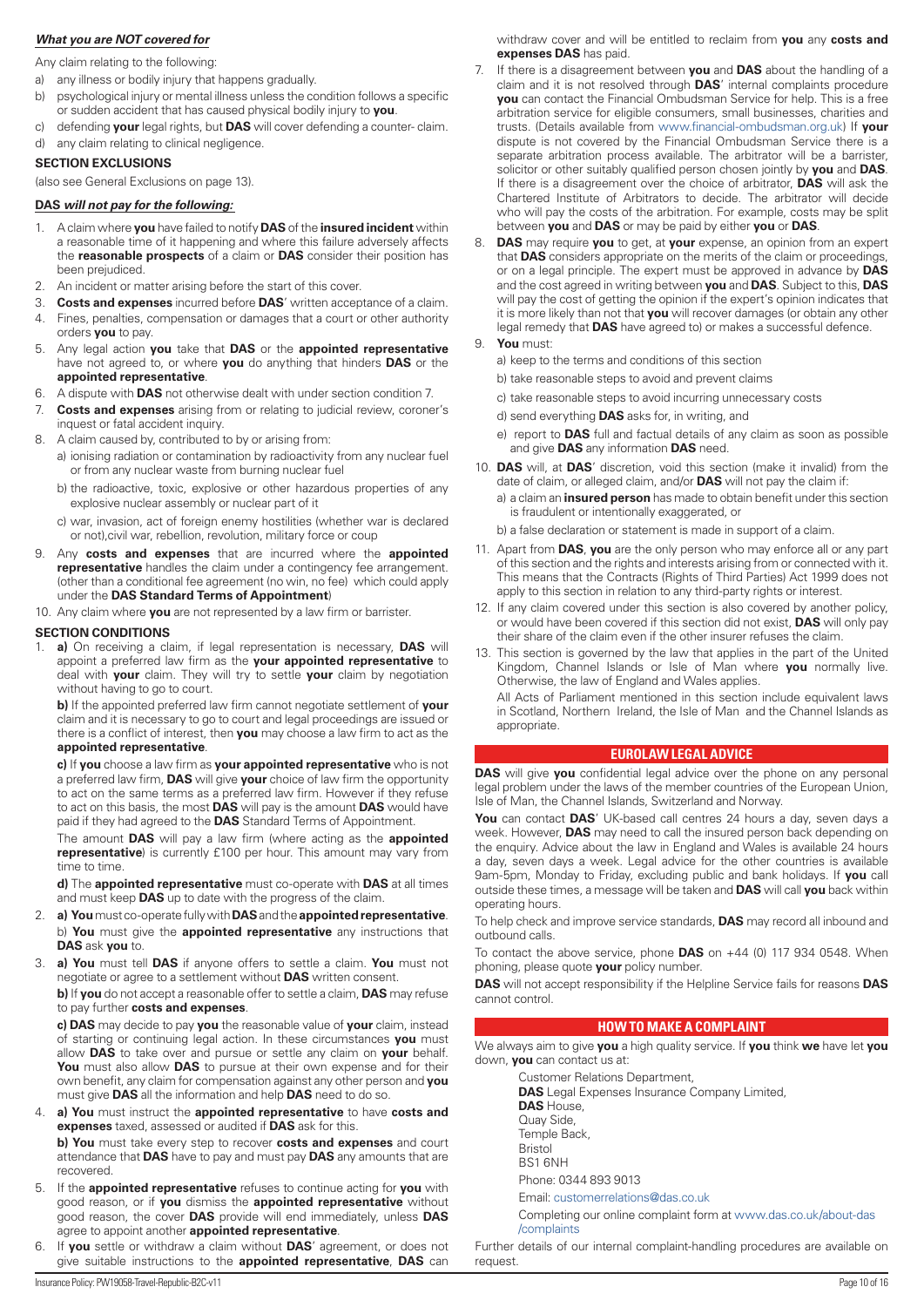<span id="page-10-0"></span>If **you** are not happy with the complaint outcome or if **we've** been unable to respond to **your** complaint within 8 weeks, **you** can ask the Financial Ombudsman Service for a free and independent review of **your** complaint.

You can contact the Financial Ombudsman Service at:

Financial Ombudsman Service Exchange Tower, Harbour Exchange Square, London E14 9SR Phone: 0800 023 4567

Email: [complaint.info@financial-ombudsman.org.uk](mailto:complaint.info@financial-ombudsman.org.uk)

Further information is available on their website: [www.financial-ombudsman](http://www.financial-ombudsman.org.uk)

[.org.uk](http://www.financial-ombudsman.org.uk)

Using this service does not affect **your** right to take legal action.

The Financial Ombudsman's role is to assess **our** handling of a claim in light of the policy terms. It is not to assess the quality of legal advice. If **you** are unhappy with the service provided by an **appointed representative** the relevant complaint-handling procedure is available on request.

## **FINANCIAL SERVICES COMPENSATION SCHEME**

**We** are covered by the Financial Services Compensation Scheme (FSCS). Compensation from the scheme may be claimed if **we** cannot meet **our** obligations. This will be dependent on the type of business and the circumstances of the claim. More information on the compensation scheme arrangements can be found on the FSCS website, [www.fscs.org.uk](http://www.fscs.org.uk)

## **DATA PROTECTION**

To comply with data protection regulations **we** are committed to processing personal information fairly and transparently. This section is designed to provide a brief understanding of how **we** collect and use this information.

**We** may collect personal details including name, address, date of birth, email address and, on occasion, dependent on the type of cover in place, sensitive information such as medical records. This is for the purpose of managing the products and services in place and this may include underwriting, claims handling and providing legal advice. **We** will only obtain personal information either directly from **you**, the third party dealing with **your** claim or from the authorised partner who sold this policy.

## **WHO WE ARE**

**DAS** is part of **DAS** Legal Expenses Insurance Company Limited which is part of **DAS** UK Holdings Limited (**DAS** UK Group). The uses of personal data by us and members of the **DAS** UK Group are covered by our individual company registrations with the Information Commissioner's Office. **DAS** has a Data Protection Officer who can be contacted at [dataprotection@das.co.uk](mailto:dataprotection@das.co.uk).

## **HOW WE WILL USE YOUR INFORMATION**

**We** may need to send personal information to other parties, such as lawyers or other experts, the court, insurance intermediaries, insurance companies, appointed service providers, specialist agencies or other members of the **DAS** UK Group, so they may contact **you** for **your** feedback. If the policy includes legal advice **we** may have to send the personal information outside of the European Economic Area (EEA) in order to give legal advice on non-European Union law. Dependent on the type of cover in place, the personal information may also be sent outside the EEA so the service provider can administer the claim.

We will take all steps reasonably necessary to ensure the personal data is treated securely and in accordance with this Privacy Notice. Any transfer outside of the EEA will be encrypted using SSL technology.

We will not disclose the personal data to any other person or organisation unless **we** are required to by our legal and regulatory obligations. For example, **we** may use and share the personal data with other organisations and public bodies, including the police and anti-fraud organisations, for the prevention and detection of crime, including fraud and financial sanctions. If false or inaccurate information is provided and fraud is identified, details will be passed to fraud prevention agencies to prevent fraud and money laundering. Further details explaining how the information held by fraud prevention agencies may be used can be obtained by writing to, or telephoning **DAS**. A copy is also accessible and can be downloaded via our website.

## **WHAT IS OUR LEGAL BASIS FOR PROCESSING YOUR INFORMATION?**

It is necessary for **us** to use the personal information to perform **our** obligations in accordance with any contract that **we** may have with the person taking out this policy. It is also in **our** legitimate interest to use the personal information for the provision of services in relation to any contract that **we** may have with the person taking out this policy.

## **HOW LONG WILL YOUR INFORMATION BE HELD FOR?**

**We** will retain personal data for 7 years. **We** will only retain and use the personal data thereafter as necessary to comply with **our** legal obligations, resolve disputes, and enforce **our** agreements. If **you** no longer want us to use the personal data, please contact us at [dataprotection@das.co.uk](mailto:dataprotection@das.co.uk).

## **WHAT ARE YOUR RIGHTS?**

The following rights are available in relation to the handling of personal data:

- the right to access personal data held
- the right to have inaccuracies corrected for personal data held
- the right to have personal data held erased
- the right to restrict the processing for personal data held, including automated decision-making
- the right to data portability for personal data held

Any requests, questions or objections should be made in writing to:

The Data Protection Officer, DAS Legal Expenses Insurance Company Limited, DAS House, Quay Side , Temple Back, Bristol BS1 6NH

Email: [dataprotection@das.co.uk](mailto:dataprotection@das.co.uk)

## **HOW TO MAKE A COMPLAINT**

If there is any dissatisfaction with the way in which personal data has been processed, the Data Protection Officer can be contacted in the first instance using the details above.

If **you** remain dissatisfied, the Information Commissioner's Office can be approached directly for a decision. The Information Commissioner can be contacted at:

> Information Commissioner's Office, Wycliffe House, Water Lane, Wilmslow, **Cheshire** SK9 5AF

[www.ico.org.uk](http://www.ico.org.uk)

## **OPTIONAL ADDITIONAL COVER TO SECTION A**

The following sections are only applicable if **you** have paid the appropriate additional premium. Any optional additional cover will be shown on **your certificate of insurance**.

## **OPTIONAL EXCESS WAIVER**

This section of cover is only applicable if **you** have paid the appropriate premium and is noted in **your certificate of insurance**.

The **excess** is reduced to nil except where stated. This benefit must be purchased at the same time as buying **your** policy.

Note: Excess waiver does not apply to:

- a) claims under the Medical & Repatriation section for an injury sustained during the course of manual work, where the **excess** will be increased to £250.
- b) claims under the Personal Liability section where the excess is £200.

# **OPTIONAL MAXIMUM TRIP DURATION INCREASE**

Your policy can be extended to increase the maximum trip duration on an annual multi-trip policy from 31 to 62 consecutive days for an additional premium if **you** are under the age of 65.

## **OPTIONAL WINTER SPORTS COVER**

**If you are an Annual Multi-trip policy holder, you are entitled to 21 days' winter sports cover if you have paid the appropriate additional premium. If you are a Single trip policy holder this upgrade will be shown on your certificate of insurance.**

This policy excludes participating in or practising for certain winter sports and activities. Please ensure that the activity **you** are doing is covered.

This policy will cover **you** when **you** are engaging in the following winter sports on a non-competitive and non-professional basis during **your trip** when **you** have paid the additional winter sports premium:

| Cat skiing (with quides)                                                                                                                 | Snow blading (no jumping tricks) |  |  |
|------------------------------------------------------------------------------------------------------------------------------------------|----------------------------------|--|--|
| Cross country skiing                                                                                                                     | Snow bobbing                     |  |  |
| Glacier skiing                                                                                                                           | Snow scooting                    |  |  |
| Langlauf (cross country skiing)                                                                                                          | Snow shoe walking                |  |  |
| Monoskiing (not for time trials/speed<br>skiing or racing)                                                                               | Snow shoeing                     |  |  |
| Skiing on piste                                                                                                                          | Snow tubing                      |  |  |
| Skiing or snowboarding off piste<br>(within local ski patrol quidelines)                                                                 | Snow blading                     |  |  |
| Sledging/tobogganing                                                                                                                     | Snow boarding on piste           |  |  |
| The following activities will be covered but there will be no cover in respect of<br>any Personal Accident or Personal Liability claims: |                                  |  |  |
| Kite snowboarding                                                                                                                        | Snow carting                     |  |  |
| Snow go karting                                                                                                                          | Snowmobiling                     |  |  |
| Skidoo                                                                                                                                   | Snowmobile safari                |  |  |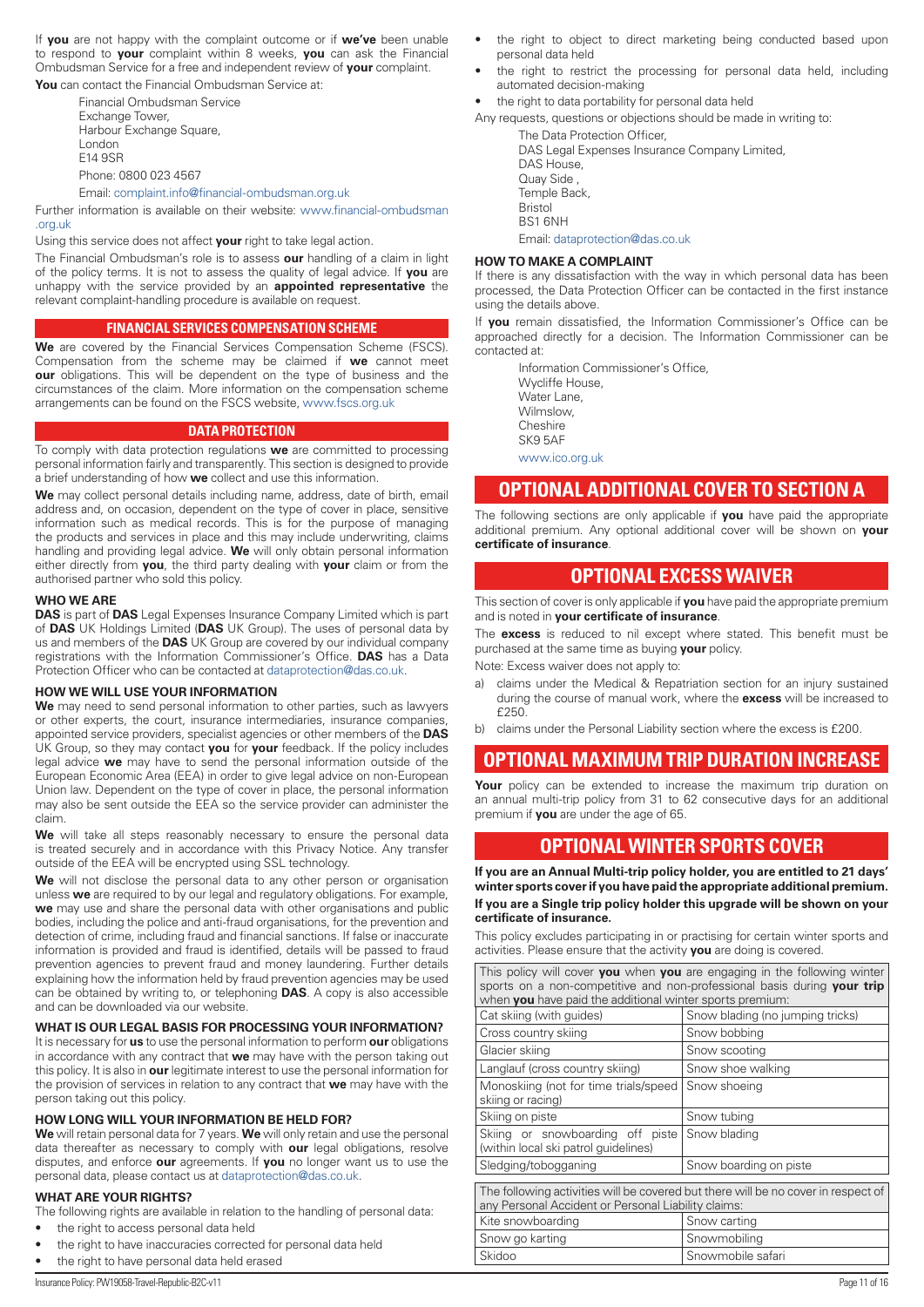<span id="page-11-0"></span>

| activities will remain excluded: | Even if the appropriate winter sports premium has been paid, the following |
|----------------------------------|----------------------------------------------------------------------------|
| Aerial skiing                    | Ski or ski bob                                                             |
| Air boarding                     | Ski race training                                                          |
| <b>Biathlon</b>                  | Ski racing                                                                 |
| <b>Bobsleigh</b>                 | Ski randonee                                                               |
| Freestyle skiing                 | Ski stunting                                                               |
| Heli skiing or heli boarding     | Ski touring                                                                |
| Ice climbing                     | Ski yawing                                                                 |
| Ice diving                       | Skiing/snowboarding off piste                                              |
| Ice fishing by snowmobile        | (outside local ski patrol quidelines/                                      |
| Ice holing                       | outside recognised and authorised<br>areas)                                |
| Ice marathon                     |                                                                            |
| Ice speedway                     | Snow biking                                                                |
| Nordic skiing                    | Snow cat driving                                                           |
| Paraskiing                       | Snow kiting                                                                |
| Ski acrobatics/aerials           | Snow parascending                                                          |
| Ski jumping                      | Tandem skiing                                                              |
| Ski mountaineering               | Use of skeletons                                                           |

You are not covered when engaging in organised competitions or when skiing against local authority warning or advice.

If **you** are undertaking a pursuit or activity which is not listed in this policy or are in any doubt as to whether cover will apply, please call **our** Travel Helpline as quoted on **your certificate of insurance.**

Benefits under the sections of cover already described are extended to cover winter sports. Please note that all terms, conditions and exclusions (except where these are amended under this upgrade) continue to apply for all sections in respect of winter sports.

## **WINTER SPORTS CANCELLATION OR CURTAILMENT**

## *What you are covered for*

If **you** have a valid claim under the Cancellation and **Curtailment** section, in addition to the benefits shown under that section **we** will pay up to the amount shown in the summary of cover for the cost of deposits **you** cannot recover, or payments **you** have made (or contracted to pay) for unused ski pass or ski school fees.

## *What you are NOT covered for*

- 1. anything mentioned in the exclusions relating to the Cancellation or **Curtailment section;**
- 2. anything mentioned in General Exclusions.

#### **SKIS, SKI EQUIPMENT & SKI PASS**

#### *What you are covered for*

In addition to the **Personal Possessions** and Baggage section **we** will pay up to the amount shown in the summary of cover if:

- 1. **ski equipment** belonging to or hired by **you** is damaged, stolen, destroyed or lost in the course of a **trip**;
- 2. **your** ski pass that **you** are carrying on **your** person or have left in a safety box is lost, stolen, or damaged in the course of a **trip**.

#### **SPECIAL CONDITIONS**

**Ski equipment** is covered against damage or loss whilst in use, if being used correctly. Skis are covered when locked to a roof rack, which is itself locked to the roof of a vehicle.

**You** must take care of **your ski equipment** and ski pass and must not leave them **unattended** at any time in a place to which the public has access.

#### *What you are NOT covered for*

- 1. anything mentioned in the exclusions relating to the **Personal Possessions**  and Baggage section;
- 2. anything mentioned in the General Exclusions.

#### **PISTE CLOSURE**

## *What you are covered for*

If during a **trip you** are prevented from skiing at the pre-booked resort for more than 24 consecutive hours, because adverse weather conditions cause a total closure of the lift system (other than baby drags and lifts used for transport within the resort by non-skiers) **we** will pay up to the amount shown in the summary of cover:

- 1. for all travel costs and lift pass charges **you** have to pay to travel to and from a similar area to ski; or
- 2. as a cash benefit payable if no suitable alternative skiing is available.

#### *What you are NOT covered for*

- 1. **trips** in the Northern Hemisphere outside the period commencing 1st December and ending 31st March;
- trips in the Southern Hemisphere outside the period commencing 1st May and ending 30th September;
- 3. anything mentioned in the General Exclusions.

## **AVALANCHE OR LANDSLIDE**

## *What you are covered for*

If, following avalanches or landslides, access to and from the ski resort is blocked or scheduled **public transport** services are cancelled or **curtailed we** will pay up to the amount shown in the summary of cover for extra accommodation and travel expenses to enable **you** to reach an alternative site. Evidence of limited access will be required.

#### *What you are NOT covered for*

Anything mentioned in the General Exclusions.

### **SKI HIRE**

## *What you are covered for*

If **your ski equipment** is delayed on the **outward journey** of a **trip** for more than 12 hours, then **we** will pay **you** up to the amount shown in the summary of cover for hire of equivalent replacement **ski equipment**.

## *What you are NOT covered for*

- 1. the loss, damage or delay in transit of **your ski equipment** if **you** do not notify the carrier within 24 hours and obtain a Property Irregularity Report (PIR) or other report confirming the delay;
- 2. anything mentioned in the General Exclusions.

## **OPTIONAL SPORTS AND ACTIVITIES COVER**

Category A sports are automatically covered under **your** policy. Category B, C and D sports will be covered upon payment of an additional premium. Payment for additional categories includes coverage for all preceding categories (e.g. if **you** pay Category D **you** will be covered for A, B and C also) and will be noted on **your certificate of insurance**.

#### **You are not covered for taking part in any sports or activities unless they are listed below.**

Cover for the following activities is included providing it is for non-competitive recreational or amateur purposes only during **your trip**. When participating in **your** activity **you** must ensure that it is adequately supervised and appropriate safety equipment is worn/used at all times.

| <b>Activity</b>                      | Category     | <b>Conditions</b>                                                                                                                                                            |  |
|--------------------------------------|--------------|------------------------------------------------------------------------------------------------------------------------------------------------------------------------------|--|
| Abseiling                            | C            | Must be professionally organised<br>and supervised                                                                                                                           |  |
| Aerobics                             | А            |                                                                                                                                                                              |  |
| Archery                              | А            |                                                                                                                                                                              |  |
| Badminton                            | $\Delta$     |                                                                                                                                                                              |  |
| Banana boating                       | А            |                                                                                                                                                                              |  |
| <b>Basketball</b>                    | А            |                                                                                                                                                                              |  |
| <b>Bowls</b>                         | А            |                                                                                                                                                                              |  |
| Bungee Jump                          | <sub>R</sub> | No Personal Accident cover                                                                                                                                                   |  |
| Camel/Elephant Riding                | <sub>R</sub> |                                                                                                                                                                              |  |
| Camogie                              | <sub>R</sub> |                                                                                                                                                                              |  |
| Canyoning                            | D            |                                                                                                                                                                              |  |
| Cricket                              | А            |                                                                                                                                                                              |  |
| Cycling                              | А            | No Tours. No Personal Liability<br>cover                                                                                                                                     |  |
| Cycle touring                        | C            |                                                                                                                                                                              |  |
| Deep Sea Fishing                     | <sub>R</sub> |                                                                                                                                                                              |  |
| Dog Sledging                         | B            |                                                                                                                                                                              |  |
| Dry slope Skiing                     | Ċ            |                                                                                                                                                                              |  |
| Fell walking, rambling &<br>trekking | А            | Up to 2,000 metres altitude. No<br>cover for self-quided trekking;<br>trekking against local authority<br>advice; trekking on routes which are<br>not officially recognised. |  |
| Fishing                              | А            |                                                                                                                                                                              |  |
| Football                             | А            |                                                                                                                                                                              |  |
| Go Karting                           | B            | Up to 120cc. No Personal Liability<br>cover                                                                                                                                  |  |
| Golf                                 | А            |                                                                                                                                                                              |  |
| Gymnastics                           | B            |                                                                                                                                                                              |  |
| Hang Gliding                         | D            |                                                                                                                                                                              |  |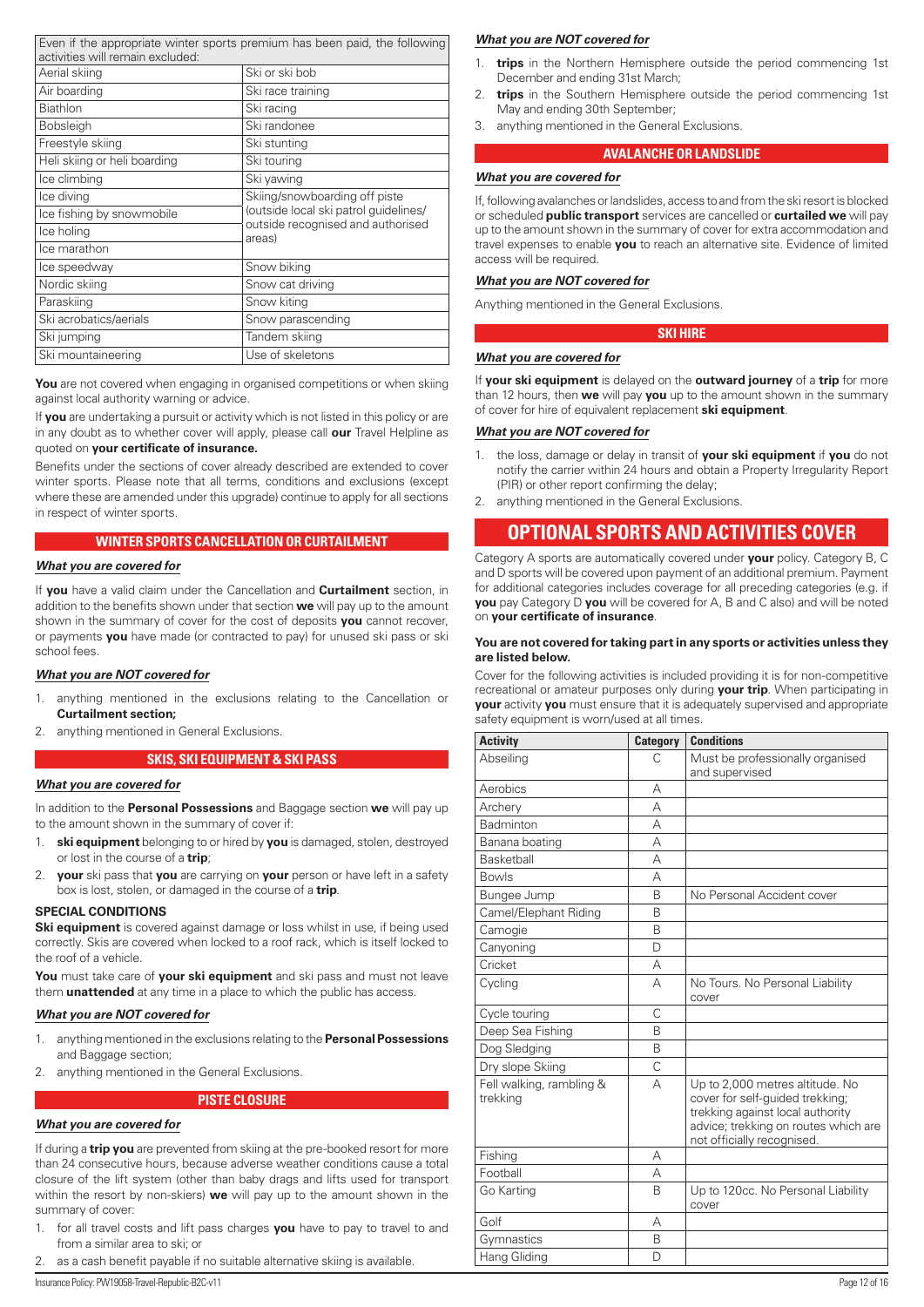<span id="page-12-0"></span>

| <b>Activity</b>                                                                             | <b>Category</b> | <b>Conditions</b>                                                                                                                                                                                                    |
|---------------------------------------------------------------------------------------------|-----------------|----------------------------------------------------------------------------------------------------------------------------------------------------------------------------------------------------------------------|
| Hiking                                                                                      | А               | Up to 2,000 metres altitude. No<br>cover for self-guided trekking;<br>trekking against local authority<br>advice; trekking on routes which are<br>not officially recognised.                                         |
| Hiking                                                                                      | B               | Between 2,000 and 6,000 metres<br>altitude. No cover for self-quided<br>trekking; trekking against local<br>authority advice; trekking on routes<br>which are not officially recognised.                             |
| Hockey                                                                                      | В               |                                                                                                                                                                                                                      |
| Horse riding within tour<br>organisers guidelines and<br>safety helmet worn at all<br>times | D               | No Polo, Hunting, Jumping or<br>Racing                                                                                                                                                                               |
| Hot Air Ballooning                                                                          | В               | As a passenger only                                                                                                                                                                                                  |
| Hydro Zorbing                                                                               | B               |                                                                                                                                                                                                                      |
| Hurling                                                                                     | B               |                                                                                                                                                                                                                      |
| Husky rides                                                                                 | А               |                                                                                                                                                                                                                      |
| Ice-skating                                                                                 | А               | Rink only                                                                                                                                                                                                            |
| Jet skiing                                                                                  | А               |                                                                                                                                                                                                                      |
| Kite surfing                                                                                | А               |                                                                                                                                                                                                                      |
| Land Yachting                                                                               | D               |                                                                                                                                                                                                                      |
| Marathon                                                                                    | А               |                                                                                                                                                                                                                      |
| Martial Arts                                                                                | B               | Training only and non-contact                                                                                                                                                                                        |
| Motorcycling                                                                                | B               | Over 55cc and under 250cc only as<br>a rider or passenger when wearing<br>a helmet, providing the rider holds<br>an appropriate UK motorcycle<br>licence. No racing, no off-roading.<br>No Personal Liability cover. |
| Mountain biking                                                                             | C               | Excluding competition/racing                                                                                                                                                                                         |
| Paddle boarding                                                                             | А               |                                                                                                                                                                                                                      |
| Paragliding                                                                                 | $\mathsf{C}$    |                                                                                                                                                                                                                      |
| Parasailing                                                                                 | C               |                                                                                                                                                                                                                      |
| Parascending                                                                                | C               | No Personal Liability cover                                                                                                                                                                                          |
| Pony or horse trekking                                                                      | А               | Guided treks only                                                                                                                                                                                                    |
| Racket ball                                                                                 | А               |                                                                                                                                                                                                                      |
| Rafting, canoeing and<br>kayaking                                                           | B               | including white water up to grade 3.<br>No Personal Liability cover                                                                                                                                                  |
| Rafting, canoeing and<br>kayaking                                                           | C               | including white water up to grade 4.<br>No Personal Liability cover                                                                                                                                                  |
| Rafting, kayaking and<br>canoeing                                                           | А               | No white water                                                                                                                                                                                                       |
| Rambling                                                                                    | А               |                                                                                                                                                                                                                      |
| Reindeer sledging                                                                           | А               | As a passenger only, professionally<br>organised and supervised                                                                                                                                                      |
| Roller skating                                                                              | А               |                                                                                                                                                                                                                      |
| Rounders                                                                                    | А               |                                                                                                                                                                                                                      |
| Rugby                                                                                       | B               |                                                                                                                                                                                                                      |
| Running/running 10kms                                                                       | А               |                                                                                                                                                                                                                      |
| Safari                                                                                      | B               | Not involving use of firearms (not<br>walking safari)                                                                                                                                                                |
| Sand Boarding                                                                               | С               |                                                                                                                                                                                                                      |
| Sand Yachting                                                                               | C               |                                                                                                                                                                                                                      |
| Scenic helicopter rides                                                                     | А               | As a passenger only, orofessionally<br>organised and supervised                                                                                                                                                      |
| Scuba Diving<br>Scuba Diving*                                                               | Α<br>D          | To a depth of 18 metres<br>Depth of between 18 and 30 metres<br>if BSAC, PADI, DIWA, SSI or SAA<br>member                                                                                                            |
| Sea Canoeing                                                                                | B               |                                                                                                                                                                                                                      |
| Show Jumping                                                                                | D               |                                                                                                                                                                                                                      |
| Skateboarding                                                                               | А               |                                                                                                                                                                                                                      |
| Snooker, pool and billiards                                                                 | А               |                                                                                                                                                                                                                      |
| Snorkelling                                                                                 | А               |                                                                                                                                                                                                                      |
| Squash                                                                                      | А               |                                                                                                                                                                                                                      |
| Surfing                                                                                     | А               | No Personal Liability cover                                                                                                                                                                                          |
| Swimming                                                                                    | А               | Must be undertaken in a pool, inland<br>waters or coastal waters within a 12<br>mile limit from land                                                                                                                 |
| Table tennis                                                                                | А               |                                                                                                                                                                                                                      |
| Tennis                                                                                      | А               |                                                                                                                                                                                                                      |

| <b>Activity</b>                          | <b>Category</b> | <b>Conditions</b>                                                                                                                                                                        |
|------------------------------------------|-----------------|------------------------------------------------------------------------------------------------------------------------------------------------------------------------------------------|
| <b>Trekking</b>                          | B               | Between 2,000 and 6,000 metres<br>altitude. No cover for self-quided<br>trekking; trekking against local<br>authority advice; trekking on routes<br>which are not officially recognised. |
| Triathlon - Road Bike                    | B               |                                                                                                                                                                                          |
| Volleyball                               | А               |                                                                                                                                                                                          |
| Water polo                               | А               |                                                                                                                                                                                          |
| Water skiing                             | А               | Must be inland waters or coastal<br>waters within a 12 mile limit from<br>land. No Personal Liability cover                                                                              |
| Windsurfing                              | А               | Must be inland waters or coastal<br>waters within a 12 mile limit from<br>land. No Personal Liability cover                                                                              |
| Work Abroad                              | D               | No Personal Liability or Personal<br>Accident cover. Manual work will<br>be ground level only and involving<br>no wild animals or no machinery.                                          |
| Yachting, boating, sailing<br>and rowing | А               | Must be inland waters or coastal<br>waters within a 12 mile limit from<br>land. No Personal Liability cover                                                                              |
| Zip lining                               | А               |                                                                                                                                                                                          |

\*When **you** have paid the appropriate additional premium for Scuba diving at any depth the following endorsement applies:

SCUBA diving to a maximum depth of 30 metres will be covered provided that **you** hold a British Sub Aqua Club (B.S.A.C.) or equivalent certificate of proficiency for the dive being undertaken or **you** are under the direct supervision of a qualified instructor; are diving with proper equipment and not contrary to B.S.A.C. codes of good practice; are not solo/ cave/wreck diving; are not diving for hire or reward; are not diving within 24 hours of flying or flying within 24 hours of diving and are not suffering from any **medical condition** likely to impair **your** fitness to dive.

## **GENERAL CONDITIONS APPLICABLE TO ALL SECTIONS**

- 1. **You** must cooperate with **us** and provide **us** with any documentation or information **we** ask for, to evaluate **your** claim or to seek reimbursement from a third party. **We** will not pay any claim unless **you** cooperate with **us**.
- 2. All receipts must be retained and produced in the event of a claim. **Your** claim may be rejected if receipts are not produced.
- 3. If **we** require any medical certificates, information, evidence and receipts, these must be obtained by **you** at **your** expense.
- 4. If at the time of any incident giving rise to a claim under this policy there is other insurance covering the same loss, **we** will not pay more than **our** proportional share apart from a personal accident claim, which will be paid in full.
- 5. In the event of a claim, if **we** require a medical examination **you** must agree to this and in the event of death **we** are entitled to a post mortem examination, both at **our** expense.
- 6. **You** must take steps to recover any lost or stolen article.
- 7. **You** must take steps to avoid or minimise any loss or damage likely to give rise to a claim under this policy. **You** must act as if **you** are not insured.
- 8. **We** will make every effort to provide all services stated in this document. Remote geographical locations or unforseeable adverse local conditions may affect normal service.
- 9. **We** may at any time pay **our** full liability under this policy after which **we** will have no further liability.
- 10. If any claim is found to be fraudulent in any way this policy will not apply and all claims related or subsequent to the fraud will not be paid.
- 11. Unless some other law is agreed in writing, this policy is governed by English law. If there is a dispute, it will only be dealt with in the courts of England or of the country within the **United Kingdom** in which **your** main residence is situated.

## **GENERAL EXCLUSIONS APPLICABLE TO ALL SECTIONS**

**We** will not pay anything directly or indirectly caused by:

- 1. **your** suicide, deliberately injuring **yourself**, being under the influence of drugs (unless prescribed by a doctor) or alcohol, alcoholism or other alcohol related illnesses, drug addiction, solvent abuse, self-exposure to needless danger (unless **you** are trying to save someone's life);
- 2. **you** climbing on top of, or jumping from a vehicle or jumping from a building or balcony, or sitting, planking, balconing, owling or lying on any external part of any building, or climbing or moving from any external part of any building to another (apart from stairs, ramps or walkways) and falling regardless of the height, unless **your** life is in danger or **you** are attempting to save human life;
- 3. **you** fighting, except in self-defence;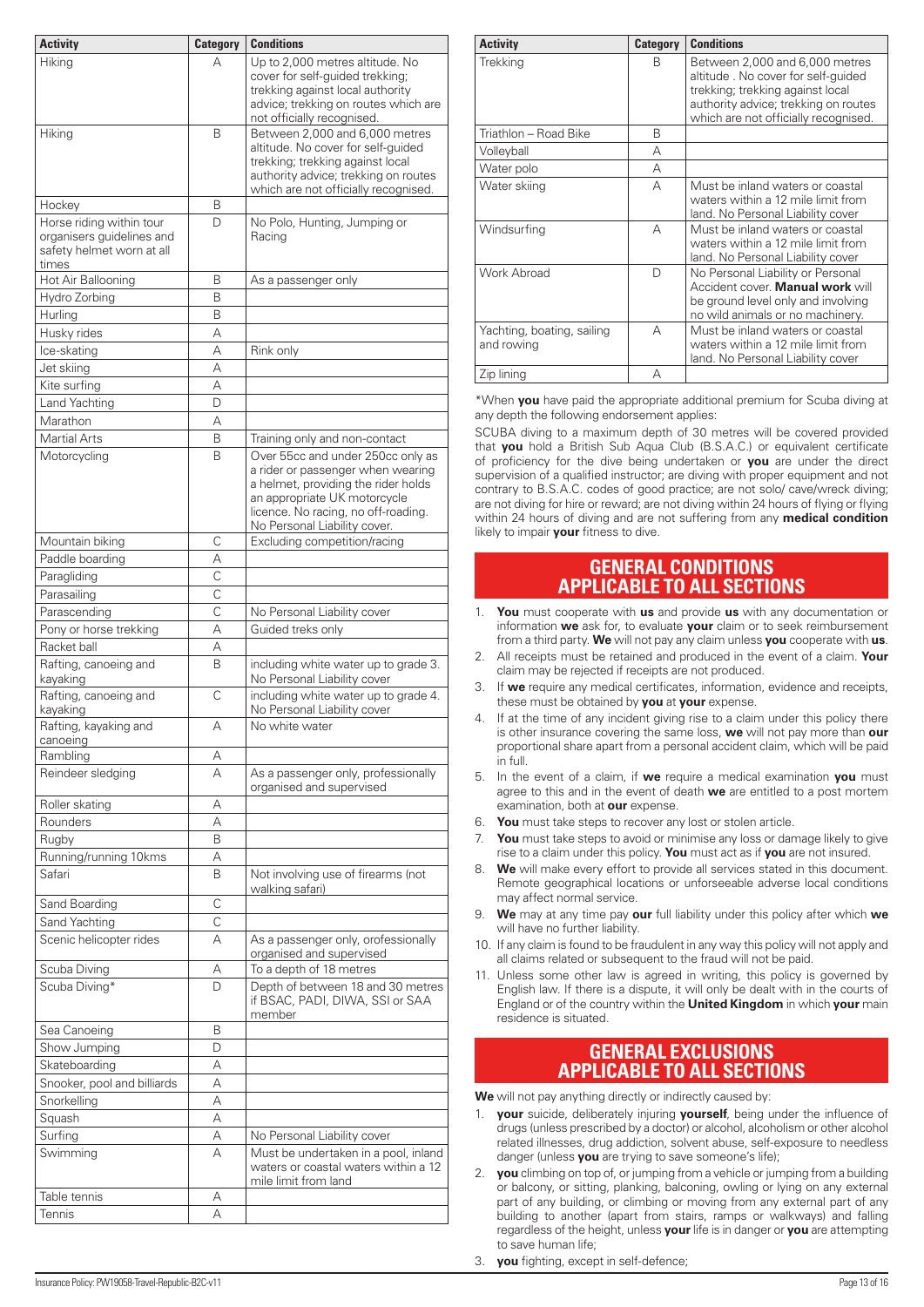- <span id="page-13-0"></span>4. air travel (other than as a fare-paying passenger on a regular scheduled airline or licenced charter aircraft);
- 5. bankruptcy/liquidation of any tour operator, travel agent or transportation company;
- 6. loss or damage to any property and expense or legal liability directly or indirectly caused by:
	- a) ionising radiations or radioactive contamination from any nuclear fuel or nuclear waste which results in burning of nuclear fuel or;
	- b) the radioactive, toxic, explosive or other dangerous properties of nuclear machinery or any part of it;
- 7. loss or damage arising from war, invasion, acts of foreign enemies, hostilities or warlike operations (whether war be declared or not), civil war, rebellion, revolution, insurrection, civil commotion or uprising, blockade, military or usurped power;
- 8. any **act of terrorism** (this exclusion does not apply to Emergency Medical and Repatriation Expenses or Personal Accident claims);
- 9. **you** riding on a quad bike;
- 10. **you** driving a motor vehicle or riding a motorcycle without an appropriate licence or when not insured under a motor insurance policy or in the case of motorcycling if **you** fail to wear a crash helmet;
- 11. any sports or activities not listed under the sports and activities tables or which **you** have not paid the appropriate premium for;
- 12. **you** using a firearm;
- 13. winter sports of any kind (unless the appropriate premium has been paid);
- 14. any payment which **you** would normally have made during **your** travels, if nothing had gone wrong (for example, meals);
- 15. **your** travel to a country or specific area or event to which the Travel Advice Unit of the Foreign and Commonwealth Office or the World Health Organisation has advised against all, or all but essential travel;
- 16. claims arising from **your** wilful, deliberate, malicious or unlawful acts;
- 17. a **pre-existing medical condition** not declared to and accepted by **us** in writing;
- 18. **you** driving, or in charge of a vehicle where **your** blood/urine alcohol level is above the legal limit stated in the laws of the country where the incident occurs;
- 19. circumstances which **you** knew about before **you** purchased this insurance or at the time of booking **your trip** (whichever is the earlier) which could result in a claim;
- 20. **your** failure to meet the eligibility criteria under this policy.

# **SECTION B - OPTIONAL GADGET COVER**

**You** can only purchase this upgrade if **you** are resident in the United Kingdom. If **you** have purchased a Single **Trip** policy, Gadget cover is included if **You** have paid the appropriate additional premium for the **Period of insurance** up to a maximum of 90 days.

If **you** have purchased Annual Multi-**trip** policy, **you** are covered when taking part in **Trip**s for up to 31 days during the **Period of insurance** when **you** have paid the appropriate additional premium. Please note that the **Excess** Waiver upgrade ONLY relates to the travel policy. This cannot be applied to the Gadget insurance upgrade.

## **CERTIFICATION OF COVER**

**Your** policy combined with **your certificate of insurance** certifies that insurance has been effected between **you** and **us**. In return for payment of the premium **we** agree to insure **you** in accordance with the terms and conditions contained in and endorsed on these documents.

## **INTRODUCTION**

**You** purchased this optional Gadget cover at the same time **you** purchased **your** Travel Insurance Policy. Optional Gadget cover provides cover for **your electronic equipment** against **theft, accidental damage and breakdown**  when **you** are on a **holiday** that is covered by **your** Travel Insurance Policy.

When **you** purchased **your** Gadget Insurance **you** selected the level of cover suitable for **you**. **Your** level of cover will be confirmed in **your** insurance certificate. Please ensure **you** keep **your** insurance certificate together with this policy in a safe place.

## **WHERE AND WHEN COVER APPLIES**

## **Period of this Policy**

The period of this Policy will be the same as the period of **your** Travel Insurance Policy and is shown in **your** insurance certificate.

## **Operative time and geographical area**

The protection under **your** Gadget Insurance starts and ends at the same time and applies in the same geographical areas as **your** Travel Insurance Policy and

# only when **you** are on a **holiday**.

## **HOW TO MAKE A CLAIM**

- **You** must:
- 1. Notify Trent Services (Administration) Ltd as soon as possible after any incident likely to result in a claim under this insurance ; Trent - Services (Administration) Ltd, Trent House, Love Lane, **Cirencester** Gloucestershire GL7 1XD Telephone: 01285 626020 Email: [claims@trent-services.co.uk](mailto:claims@trent-services.co.uk)

Fax: 01285 626031

- 2. Report the **theft** of **your** mobile phone within 12 hours of discovery of the occurrence of the **theft**, to **your** airtime provider and instruct them to blacklist **your** handset;
- 3. Report the **theft** of **your electronic equipment** to the police within 24 hours of discovery and obtain a crime reference number in relation to the **theft** of the item.
- 4. If **we** replace **your electronic equipment** the ownership of the damaged or lost item is transferred to **us** once **you** have received the Replacement Item **we** have supplied. If the **electronic equipment you** have claimed for is returned or found **you** must notify **us** and send it to **us** if **we** ask **you** to do so.

Before **your** claim can be approved, **you** must pay the **excess**. The **excess** for a laptop, iPhone, smart phone or tablet is £50; for all other items, please refer to the **excess** in the Summary of Cover table.

If the above terms are not adhered to, then **your** claim may not be paid or paid in full.

## **DEFINITIONS**

The following words shall have the meanings given below wherever they appear in bold:

**Accessories**: Chargers, carrying cases, headphones and hands-free mounting kits, USB cables but excluding a SIM Card that were supplied with **your electronic equipment**.

**Accidental Damage**: The unintentional and unforeseen failure, breakage or destruction of **your electronic equipment**, with visible evidence of an external force being applied and which results in the **electronic equipment** being unusable.

**Breakdown**: The failure of any electrical or mechanical component in **your electronic equipment** due to a sudden and unforeseen fault, which causes **your electronic equipment** to stop working in the way the manufacturer intended and which requires repair or replacement before the **electronic equipment** can be used again.

**Commencement Date**: The date **your** cover begins with **us**, as detailed in **your** insurance certificate.

**Computer Virus:** Means a set of corrupting, harmful or otherwise unauthorised instructions or code including a set of maliciously introduced unauthorised instructions or code, programmatic or otherwise, that propagate themselves through a computer system or network of whatsoever nature. Computer virus includes but is not limited to 'Trojan Horses', 'worms' and 'time or logic bombs'.

**Cosmetic Damage**: Any damage which is non-structural, including but not limited to scratches, dents and marks, which does not affect the usage of the **electronic equipment**.

**Electronic Data:** Means facts, concepts and information converted to a form useable for communications, interpretation or processing by electronic and electromechanical data processing or electronically controlled equipment and includes programmes, software and other coded instructions for the processing and manipulation of data or the direction and manipulation of such equipment.

**Electronic Equipment:** The item or items purchased and owned by **you**, as new and in full working order, from a UK VAT registered company and for which **you** hold **proof of purchase**, and that is insured by **us** as detailed in **your** insurance certificate.

**End date:** The date that all cover under **your** policy will cease being the date on **your** insurance certificate. or the date **you** return **home**.

**Excess:** The amount **you** will be required to pay towards each claim **you** make under this policy.

**Holiday:** A journey which commences when **you** leave **your home** for an overseas destination and ends when **you** return **home**. This must not exceed the maximum duration for an individual trip as shown on **your** insurance certificate.

**Home: Your** usual place of residence in the **UK**, Channel Islands or Isle of Man. **Immediate Family: Your** husband, wife, civil partner, partner, children or parents, who permanently live in **your home**.

**Period of Insurance:** The period of time between the **commencement date** and the **end date** which is shown on **your** insurance certificate and that the policy will be in force for. Cover under this policy only applies when **you** are on **your holiday**.

**Proof of Purchase:** An original receipt and any other documentation required to prove **your electronic equipment** was purchased from a **UK** VAT registered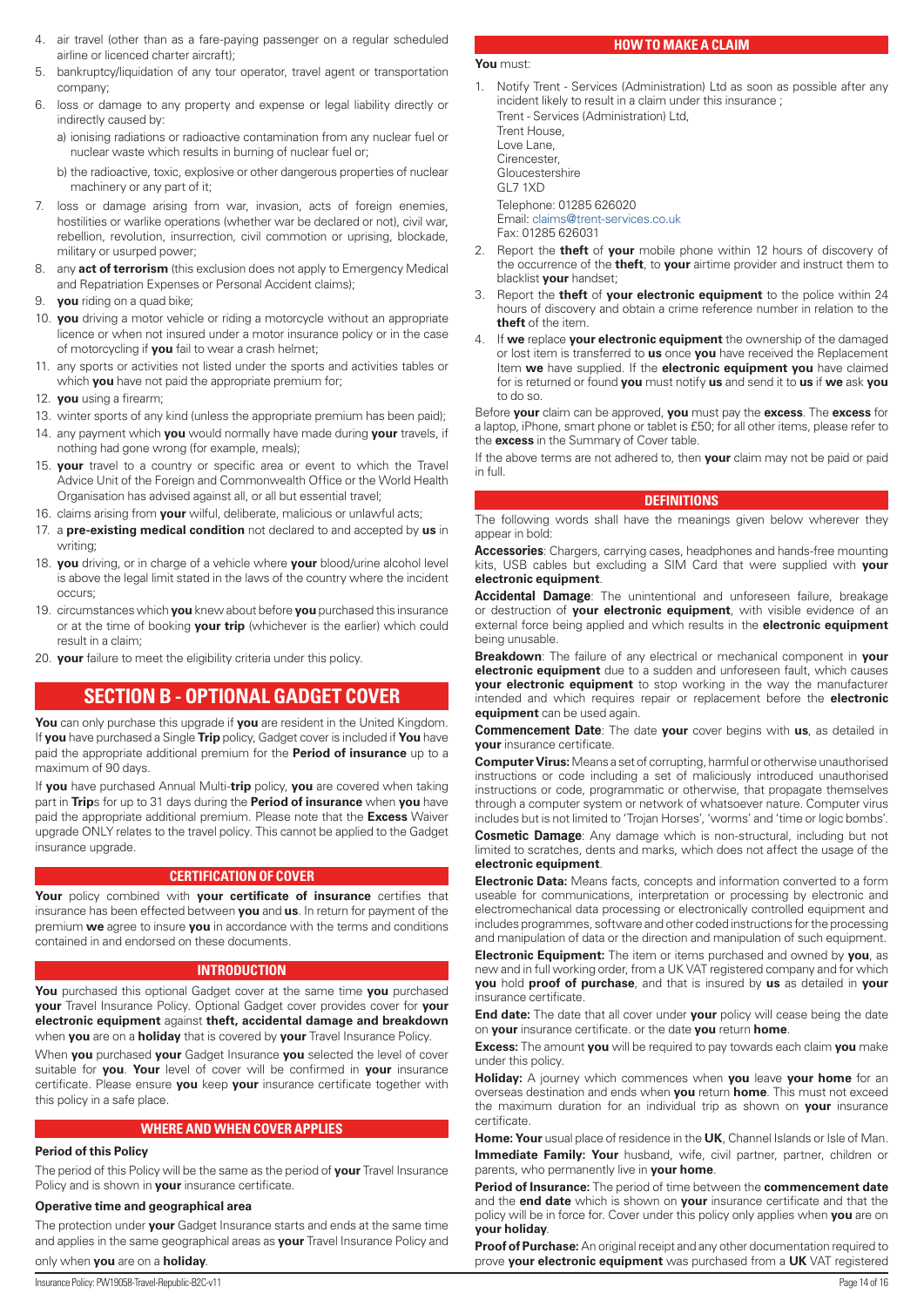company and that it is owned by **you** - including the date of purchase, make, model, serial and IMEI number of **your electronic equipment**, where applicable.

**Replacement Item(s):** An identical item of **electronic equipment** of the same age and condition. or if not available, one of comparable specification or the equivalent value taking into account the age and condition of the original item of **electronic equipment**. **Replacement items** will only be delivered to a **UK** address of **your** choice **you** will need to arrange onward shipment to **your** destination choice.

**Terrorism:** Any act including but not limited to the use, or threat, of violence or force by any person or organisation involving, causing or threatening harm or putting the public or any section of the public in fear if it is likely that the purpose is of a political, religious, ideological (of an intellectual or rational nature) or similar nature.

**Theft:** The unauthorised dishonest appropriation or attempted appropriation of the insured **electronic equipment**, by another person with the intention of permanently depriving **you** of it.

**UK:** England, Scotland, Wales and Northern Ireland.

**Unattended:** Not visible to **you** and not within **your** arms' length reach. **We** will not pay any claims for property left **unattended** in publicly accessible places. **you** must act as though **you** are not insured.

**Unauthorised Calls, Texts or Data Use:** Any calls, texts or data use made from **your electronic equipment** after the time that it was stolen, to the time that it was blacklisted by **your** airtime provider.

**We, Us, Our, Insurer:** UK General Insurance Ltd on behalf of Great Lakes Insurance SE.

**You, Your:** The insured person, who owns the specified **electronic equipment** as stated on **your** insurance certificate.

## *What is covered:*

In return for **your** premium payment **we** will insure **yourelectronic equipment** for the **period of insurance** as stated on **your** insurance certificate, subject to the terms and conditions in this document and any variations and amendments which have been confirmed in writing by **us**. Please read **your** policy carefully to ensure **you** understand the cover **we** are providing **you** and that **you** comply with **our** terms and conditions.

## **BASIS OF COVER**

#### A. Accidental Damage

**We** will pay up to the amount shown in the Summary of Cover table for the costs of repairing **your electronic equipment** as a result of **accidental damage**. If **we** are unable to economically repair **your electronic equipment** then, at **our** discretion, a Replacement Item will be provided by **us**.

In addition to claims excluded under the "What is Not Covered" section, **we** will not pay for **accidental damage** caused by:

- 1. deliberate damage or neglect of the **electronic equipment**;
- 2. failure on **your** part to follow the manufacturer's instructions;
- 3. inspection, maintenance, routine servicing or cleaning.

## B. Theft

**We** will pay up to the amount shown in the Summary of Cover table to replace **your electronic equipment** with a Replacement Item if it is stolen. Where only part or parts of **your electronic equipment** have been stolen, **we** will only replace for that part or parts.

In addition to claims excluded under the "What is Not Covered" section, **we** will not pay for **theft**:

- 1. where the **theft** has occurred from any motor vehicle where **you** or someone acting on **your** behalf is not in the vehicle, unless the **electronic equipment** has been concealed in a locked boot, locked glove compartment or other locked internal compartment and all the vehicle's windows and doors were closed and locked and all security systems had been activated;
- 2. from any premises, building, land or vehicle unless force, resulting in damage to the building, premises or vehicle was used to gain entry or exit;
- 3. where the **electronic equipment** has been removed from **your** control or the control of a member of **your immediate family** unless it was not left **unattended**;
- 4. where the **electronic equipment** has been left **unattended** when it is away from **your home**;
- 5. where all precautions have not been taken.
- 6. If **you** do not report the **theft** of **your electronic equipment** to the Police within 48 hours of discovering it and do not obtain a written policy report.

## C. Breakdown

If a **breakdown** of **your electronic equipment** occurs outside of the manufacturer's guarantee or warranty period **we** will pay up to the amount shown in the Summary of Cover table for the repair costs. If **we** are unable to economically repair **your electronic equipment** then, at **our** discretion, a Replacement Item will be provided by **us**.

**We** will not pay for any **breakdown** claims excluded under the "What is Not Covered" section.

## D. Liquid Damage

**We** will pay up to the amount shown in the Summary of Cover table to repair or

**We** will not pay for any liquid damage claims excluded under the "What is Not Covered" section.

#### **Unauthorised Calls, Texts or Data Use**

Where **your** item of **electronic equipment** is a device where **you** are charged for Unauthorised Calls, Texts or Data Use and it is lost or stolen, **we** will refund the cost of any calls, texts or data used after the time it was lost or stolen to the time it was blacklisted by **your** airtime provider. This is subject to **you** providing an itemised bill. The maximum **we** will pay for any one occurrence is £100.

In addition to claims excluded under the "What is Not Covered" section, **we** will not pay for:

1. any Unauthorised Calls, Texts or Data Use where the **theft** has not been reported to **your** airtime provider within 12 hours of the **theft** occurring.

## **REPLACEMENT CONDITION**

Where **we** are able to provide a replacement, this is not on a 'new for old' basis. Cover is limited to one replacement per **period of insurance** per item, up to the amount specified in **your** insurance certificate. If **your electronic equipment** cannot be replaced with an identical item of **electronic equipment** of the same age and condition, **we** will replace it with one of comparable specification or the equivalent value taking into account the age and condition of the original item of **electronic equipment** subject to the following depreciation scale:

- 10% over two years old and less than three years old
- 20% over three years old and less than four years old
- 30% over four years old and less than five years old
- 40% over five years old and less than six years old

## *What is not covered:*

- 1. Repairs or any other costs for:
- a) cleaning, inspection, routine servicing or maintenance;
- b) Loss or damage arising from a manufacturer's defect or recall of the **electronic equipment**;
- c) replacement of or adjustment to fittings, control knobs or buttons, batteries or aerials;
- d) any repairs carried out without prior authorisation from **us**;
- e) wear and tear to the **electronic equipment** and/or gradual deterioration of performance;
- f) **Cosmetic damage**.
- 2. Any claim if the serial number, IMEI (international mobile equipment identity) or simgate has been tampered with in any way.
- 3. Any claim made, or any event causing the need for a claim to be made, which occurred prior to the **commencement date** of the **period of insurance**.
- 4. Any claim for a mobile phone or iPhone which has not been used for its core purpose since the inception of **your** policy, or since it was added to **your** policy, as verified by **your** airtime provider.
- 5. Any claim arising whilst **you** are not on **holiday**.
- 6. Any repair or replacement if a SIM card registered to **you** was not in the insured mobile phone or **electronic equipment** at the time of the **accidental damage**, **theft**, **breakdown**, or liquid damage.
- 7. Any expense incurred arising from not being able to use the **electronic equipment**, or any costs other than the repair or replacement costs of the **electronic equipment**.
- 8. **Accidental damage**, **theft**, **breakdown** or liquid damage to **accessories** of any kind.
- Any **breakdown** arising from the failure of any electrical or computer equipment, software, micro-controller, microchip, Accessories or associated equipment to correctly recognise and process any calendar date or time.
- 10. Reconnection costs or subscription fees of any kind.
- 11. Costs arising from the replacement of any personalised ring tones, graphics, downloaded material or software.
- 12. Items purchased from an on-line auction site unless from a **UK** VAT registered company.
- 13. Any costs for loss or damage to information or data or software contained in or stored on the **electronic equipment** whether arising as a result of a claim paid by this insurance or otherwise.
- 14. Any other costs that arise directly or indirectly from the event which led to **your** claim unless specifically stated in this policy.
- 15. Liability of whatsoever nature arising from ownership or use of the **electronic equipment**, including any illness or injury resulting from it.
- 16. Value Added Tax (VAT) where **you** are registered with HM Revenue & Customs for VAT.
- 17. Claims arising from **terrorism**, war, invasion, acts of foreign enemies, hostilities whether war is declared or not, civil war, rebellion, revolution, insurrection, military or usurped power, confiscation, nationalism or requisition or destruction or damage to property by or under the order of any government or public or legal authority.
- 18. Claims arising from damage or destruction caused by, contributed to or arising from (i) ionizing radiation or contamination by radioactivity from any nuclear fuel or from any nuclear waste from the combustion of nuclear fuel;